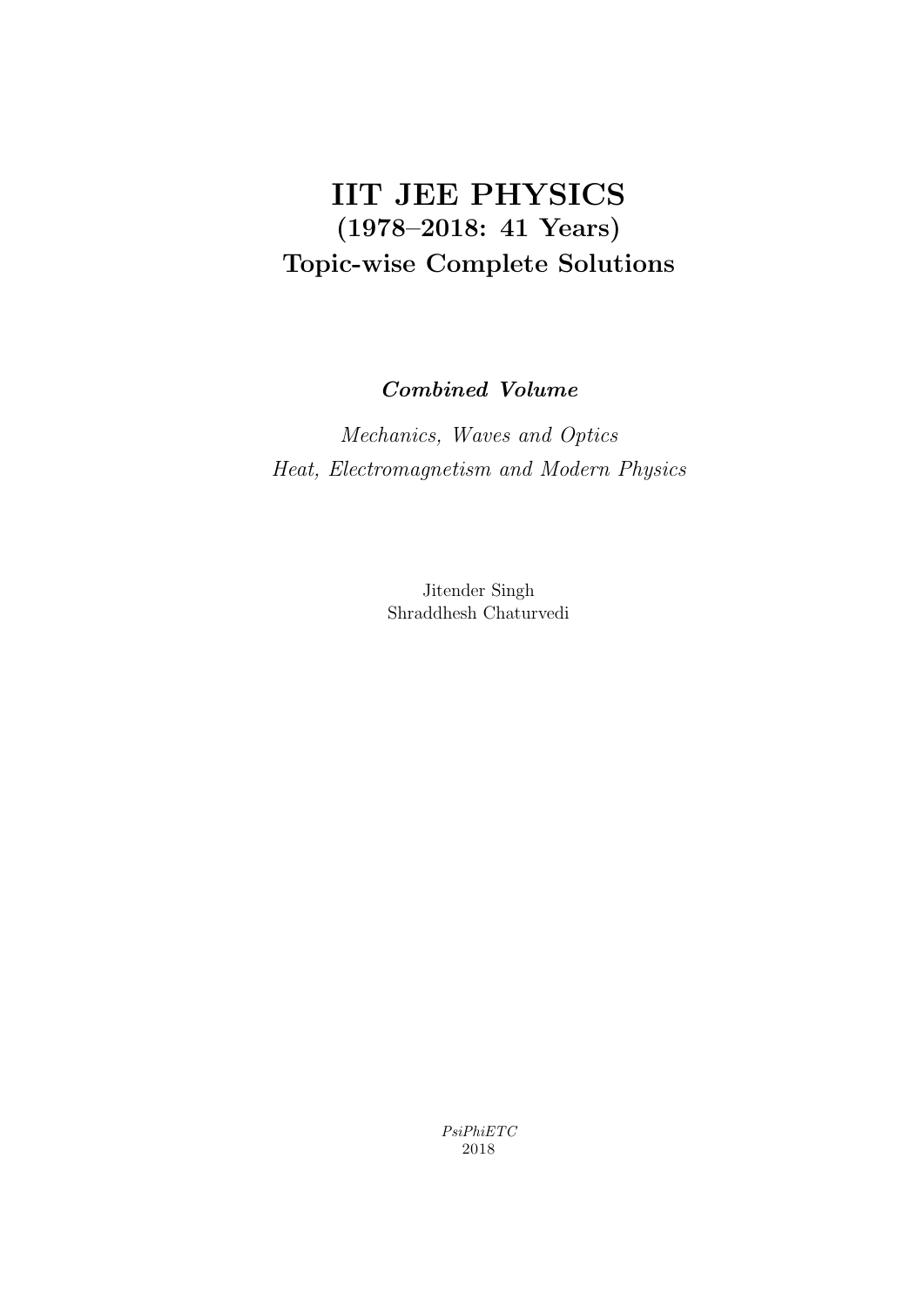Published by PsiPhiETC 116, Nakshatra Colony, Balapur Hyderbad 500005, Telangana, India.

IIT JEE Physics

Copyright  $\odot$  2018 by Authors

All rights reserved.

No part of this publication may be reproduced or transmitted in any form or by any means, electronic or mechanical, including photocopy, recording, or any information storage and retrieval system, without permission in writing from the authors.

Request for permission to make copies of any part of the work should be mailed to: 116, Nakshatra Colony, Balapur, Hyderbad 500005, Telangana, India.

The authors have taken care in preparation of this book, but make no expressed or implied warranty of any kind and assume no responsibility for errors or omissions. No liability is assumed for incidental or consequential damages in connection with or arising out of the use of the information contained herein.

Typeset in TEX.

Third Edition, 2018  $\rightsquigarrow$  1 ISBN 978-93-5281-484-8 Printed in India

MRP  $\bar{\tau}$  795 (incl. of all taxes)

Visit us at: www.concepts-of-physics.com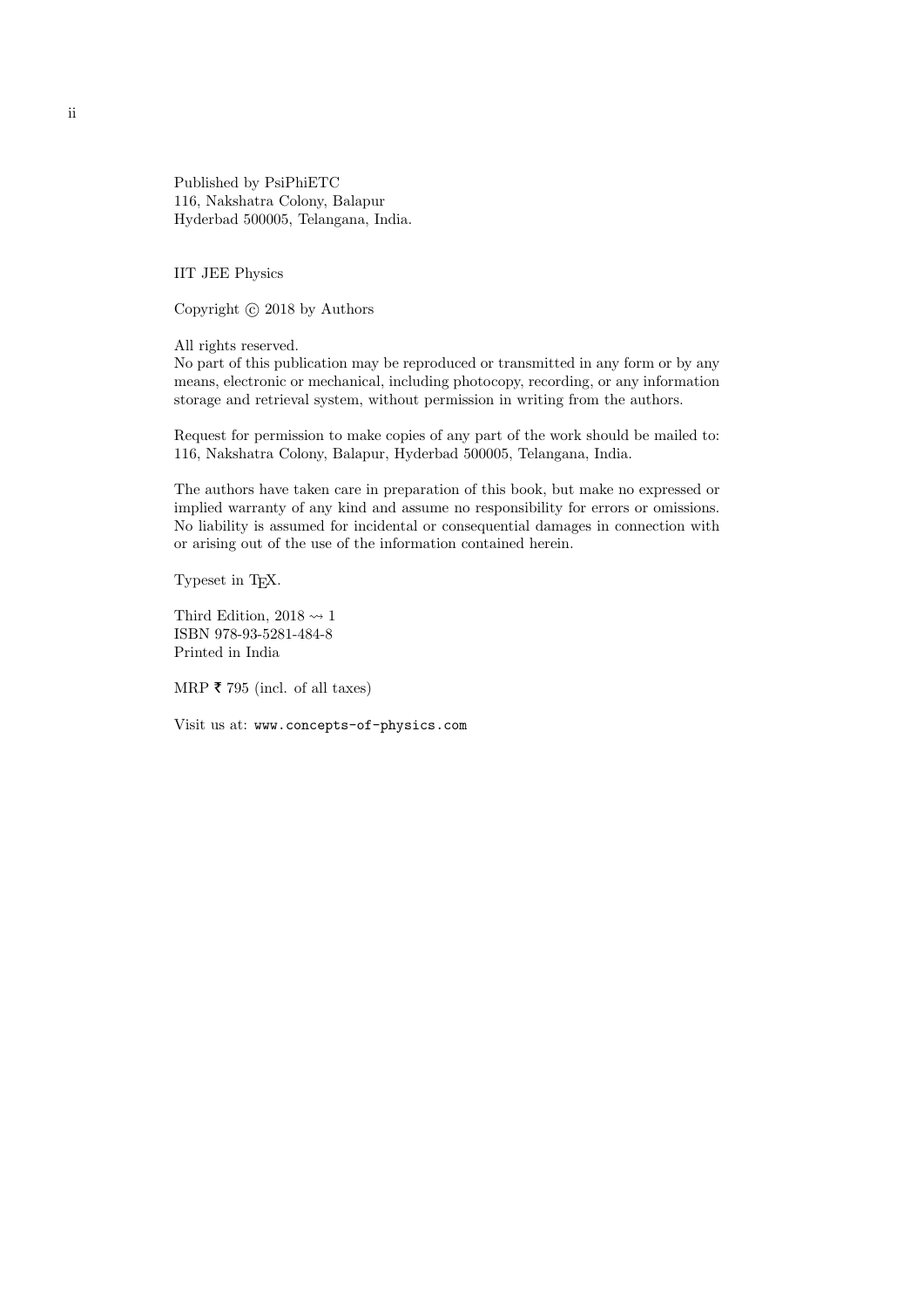We dedicate this book to the hundreds of anonymous professors at IITs who formulated the challenging problems for IIT-JEE. The book is a showcase of their creation.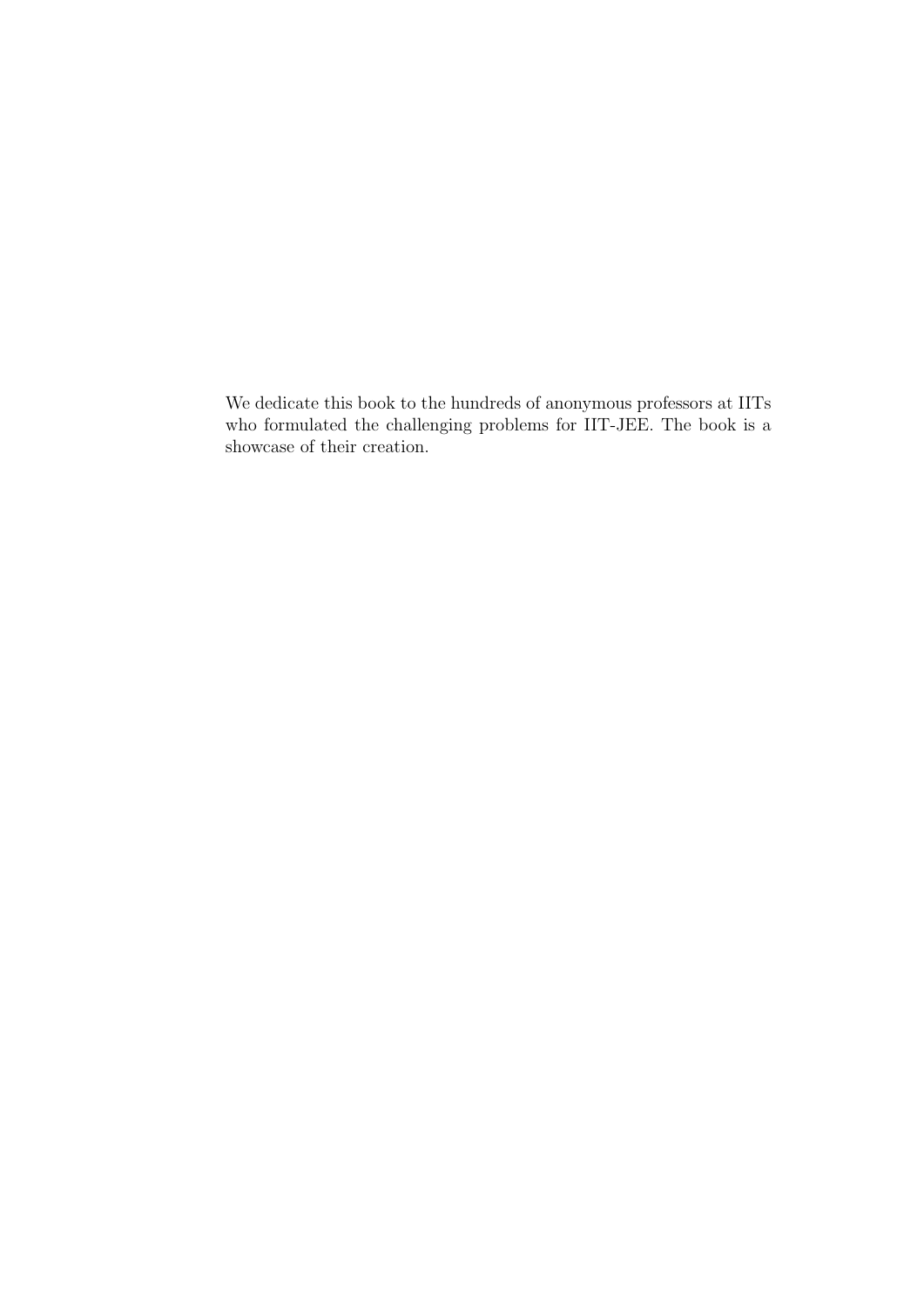## Foreword

Physics starts with observing the nature. The systematic observation results in simple rules which unlock the doors to the nature's mystery. Having learned a handful of simple rules, we can combine them logically to obtain more complicated rules and gain an insight into the way this world works. The skill, to apply the theoretical knowledge to solve any practical problem, comes with regular practice of solving problems. The aim of the present collection of problems and solutions is to develop this skill.

IIT JEE questions had been a challenge and a center of attraction for a big section of students at intermediate and college level. Independent of their occurrence as an evaluation tool, they have good potential to open up thinking threads in mind. Jitender Singh and Shraddhesh Chaturvedi have used these questions to come up with a teaching material that can benefit students. The explanations accompanying the problems could bring conceptual clarity and develop the skills to approach any unseen problem, step by step. These problems are arranged in a chapter sequence that is used in my book Concepts of Physics. Thus a student using both the books will find it as an additional asset.

Both Jitender Singh and Shraddhesh Chaturvedi have actually been my students at IIT, Kanpur. Jitender Singh has been closely associated with me since long. It gives me immense pleasure to see that my own students are furthering the cause of Physics education. I wish them every success in this work and expect much more contribution from them in future!

> Dr. H C Verma Professor of Physics IIT Kanpur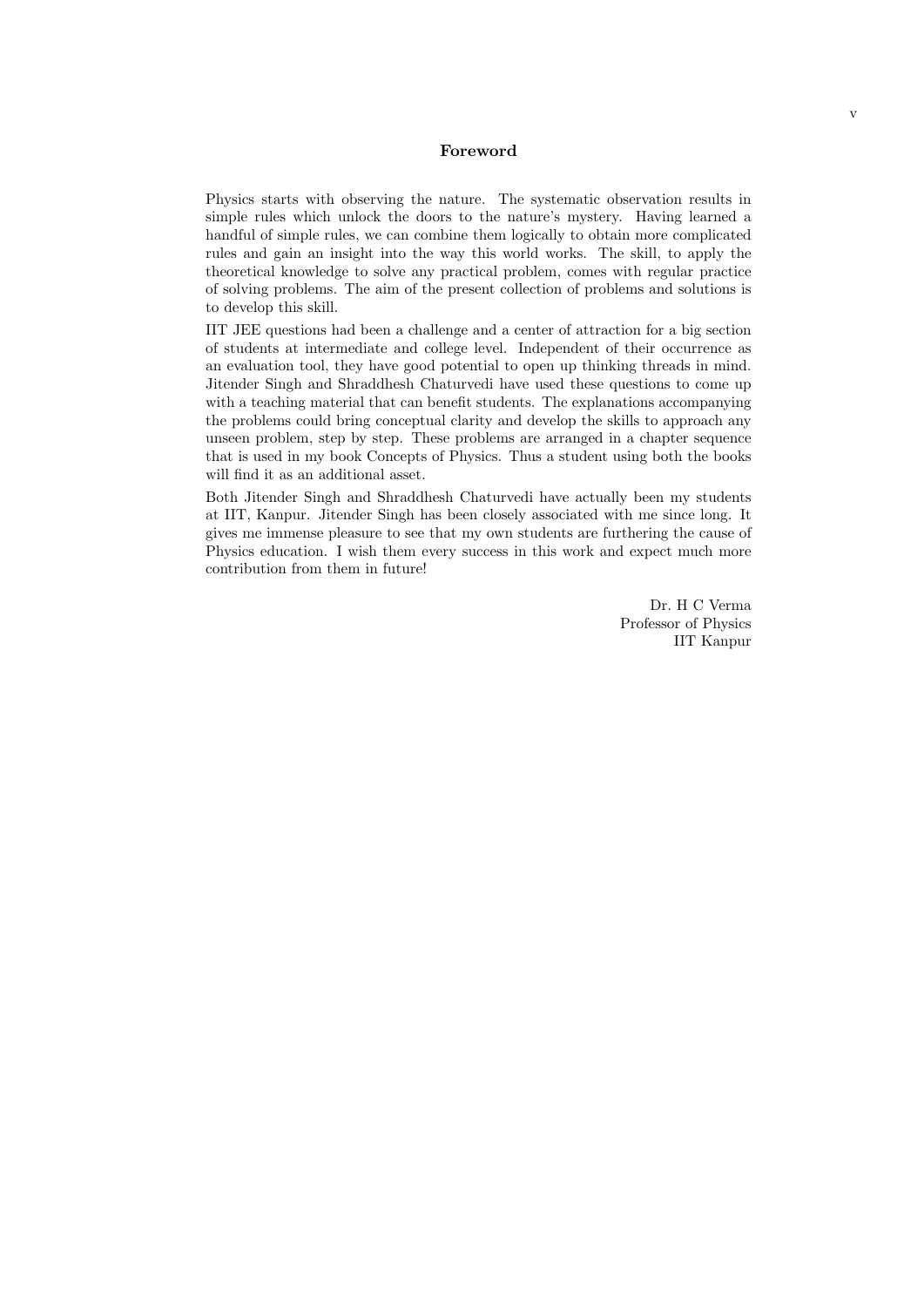## Preface

This book provides a comprehensive collection of IIT JEE problems and their solutions. We have tried to keep our explanations simple so that any reader, with basic knowledge of intermediate physics, can understand them on his/her own without any external assistance. It can be, therefore, used for self-study.

To us, every problem in this book, is a valuable resource to unravel a deeper understanding of the underlying physical concepts. The time required to solve a problem is immaterial as far as Physics is concerned. We believe that getting the right answer is often not as important as the process followed to arrive at it. The emphasis in this text remains on the correct understanding of the principles of Physics and on their application to find the solution of the problems. If a student seriously attempts all the problems in this book, he/she will naturally develop the ability to analyze and solve complex problems in a simple and logical manner using a few, well-understood principles.

For the convenience of the students, we have arranged the problems according to the standard intermediate physics textbook. Some problems might be based on the concepts explained in multiple chapters. These questions are placed in a later chapter so that the student can try to solve them by using the concept(s) from multiple chapters. This book can, thus, easily complement your favorite text book as an advanced problem book.

The IIT JEE problems fall into one of the nine categories: (i) MCQ with single correct answer (ii) MCQ with one or more correct answers (iii) Paragraph based (iv) Assertion Reasoning based (v) Matrix matching (vi) True False type (vii) Fill in the blanks (viii) Integer Type, and (ix) Subjective. Each chapter has sections according to these categories. In each section, the questions are arranged in the descending order of year of appearance in IIT JEE.

Detailed solutions are given for each problem. We advise you to solve each problem yourself. You may cover the solution with a piece of paper to focus your attention to the problem. If you can't solve a problem, you can always look at the solution later. However, trying it first will help you identify the critical points in the problems, which in turn, will accelerate the learning process. Furthermore, it is advised that even if you think that you know the answer to a problem, you should turn to its solution and check it out, just to make sure you get all the critical points.

This book has a companion website, www.concepts-of-physics.com. The site will host latest version of the errata list and other useful material. We would be glad to hear from you for any suggestions on the improvement of the book. We have tried our best to keep the errors to a minimum. However, they might still remain! So, if you find any conceptual errors or typographical errors, howsoever small and insignificant, please inform us so that it can be corrected in the later editions. We believe, only a collaborative effort from the readers and the authors can make this book absolutely error-free, so please contribute.

Many friends and colleagues have contributed greatly to the quality of this book. First and foremost, we thank Dr. H. C. Verma, who was the inspiring force behind this project. Our close friends and classmates from IIT Kanpur, Deepak Sharma, Chandrashekhar Kumar and Akash Anand stood beside us throughout this work. This work would not have been possible without the constant support of our wives Reena and Nandini and children Akshaj, Viraj and Maitreyi.

> Jitender Singh, jsinghdrdo@gmail.com Shraddhesh Chaturvedi, shraddhesh8@gmail.com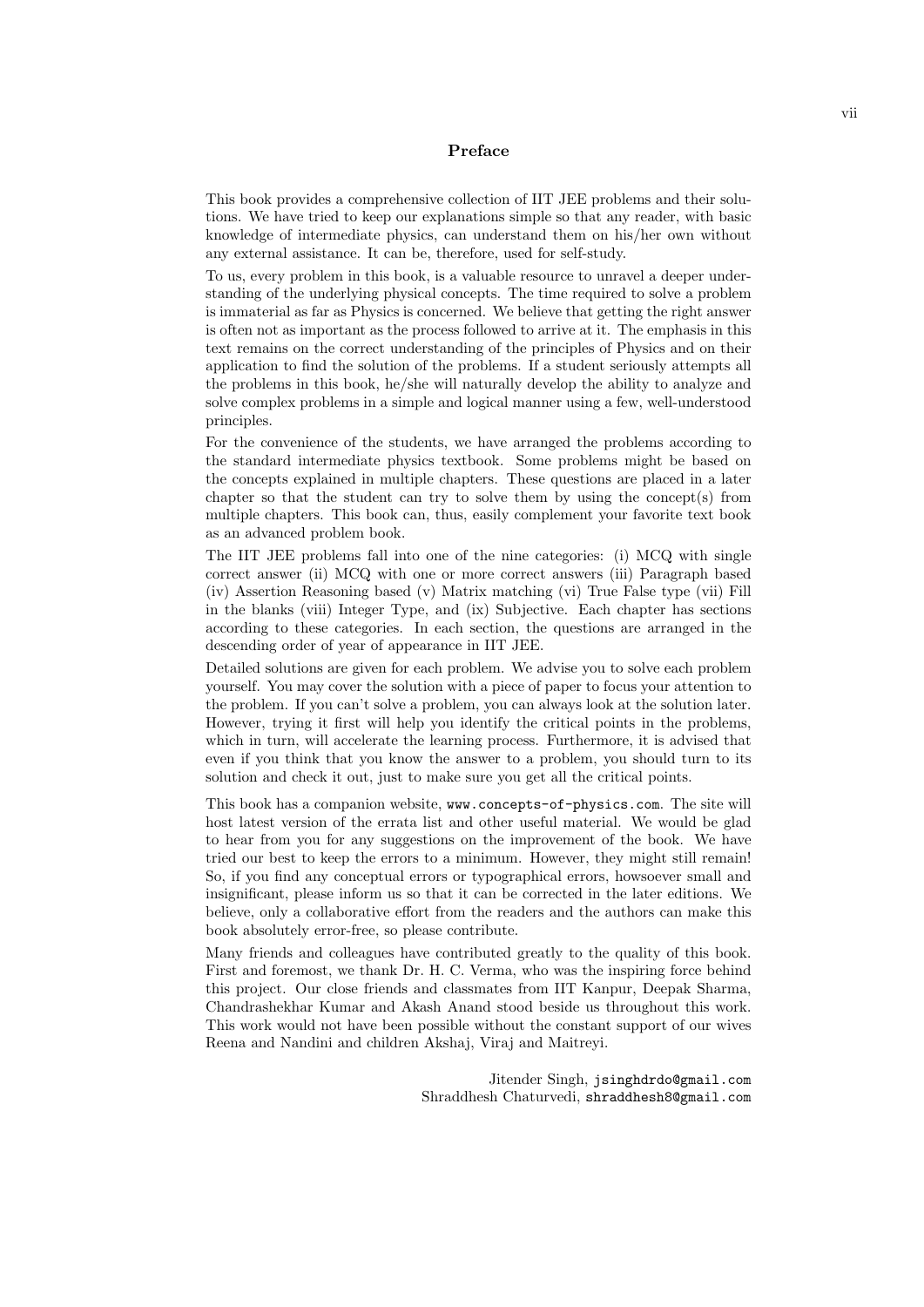## **Contents**

| I              | Mechanics                                                                          | $\mathbf{1}$ |
|----------------|------------------------------------------------------------------------------------|--------------|
| 1              | Units and Measurements                                                             | 3            |
| 2              | Rest and Motion: Kinematics                                                        | 9            |
| 3              | Newton's Laws of Motion                                                            | 19           |
| $\overline{4}$ | $Friction \dots \dots \dots \dots \dots \dots \dots \dots \dots \dots \dots \dots$ | 25           |
| 5              | Circular Motion                                                                    | 36           |
| 6              | Work and Energy                                                                    | 41           |
| 7              | Centre of Mass, Linear Momentum, Collision.                                        | 53           |
| 8              | Rotational Mechanics                                                               | 74           |
| 9              | Gravitation                                                                        | 119          |
| 10             | Simple Harmonic Motion                                                             | 130          |
| 11             | Fluid Mechanics                                                                    | 148          |
|                | 12 Some Mechanical Properties of Matter                                            | 165          |
|                |                                                                                    |              |
|                | 13 Wave Motion and Waves on a String  179                                          |              |
|                |                                                                                    |              |
|                |                                                                                    | 192          |
|                |                                                                                    |              |
|                |                                                                                    |              |
|                |                                                                                    |              |
|                |                                                                                    |              |
|                |                                                                                    |              |
|                |                                                                                    |              |
|                |                                                                                    |              |
|                | IV Thermodynamics279                                                               |              |
|                |                                                                                    |              |

|   | 22 Calorimetry                                                                         | 297 |
|---|----------------------------------------------------------------------------------------|-----|
|   | 23 Laws of Thermodynamics                                                              | 302 |
|   | 24 Specific Heat Capacities of Gases                                                   | 309 |
|   | 25 Heat Transfer                                                                       | 329 |
|   |                                                                                        |     |
| V | Electromagnetism $\ldots \ldots \ldots \ldots \ldots 345$                              |     |
|   | 26 Electric Field and Potential                                                        | 347 |
|   |                                                                                        | 365 |
|   |                                                                                        | 380 |
|   | 29 Electric Current in Conductors                                                      | 390 |
|   | 30 Thermal and Chemical Effects of Electric                                            |     |
|   | $Current \ldots \ldots \ldots \ldots \ldots \ldots \ldots \ldots \ldots \ldots \ldots$ | 414 |
|   | 31 Magnetic Field                                                                      | 418 |
|   | 32 Magnetic Field due to a Current                                                     | 437 |
|   | 33 Permanent Magnets                                                                   | 452 |
|   | 34 Electromagnetic Induction                                                           | 458 |
|   | 35 Alternating Current                                                                 | 483 |
|   | 36 Electromagnetic Waves                                                               | 490 |
|   | VI Modern Physics 491                                                                  |     |
|   |                                                                                        |     |
|   | 37 Electric Current through Gases  493                                                 |     |
|   | 38 Photoelectric Effect and Wave-Particle Duality 495                                  |     |
|   | 39 Bohr's Model and Physics of the Atom  505                                           |     |
|   |                                                                                        | 521 |
|   | 41 Semiconductors and Semiconductor Devices                                            | 526 |
|   | 42 The Nucleus                                                                         | 529 |
| А | Quick Reference Formulae                                                               | 549 |
|   |                                                                                        |     |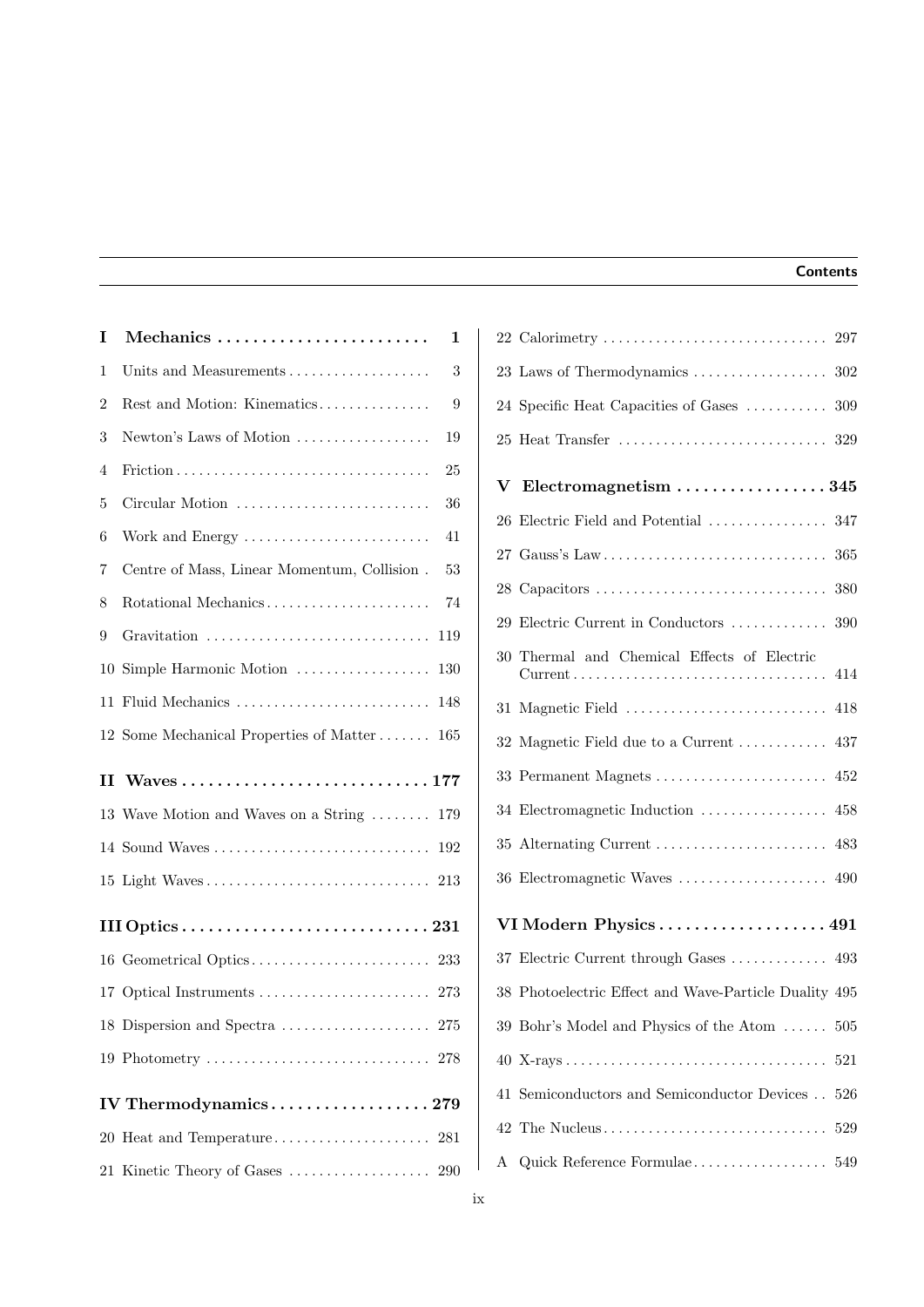# Part I

# Mechanics

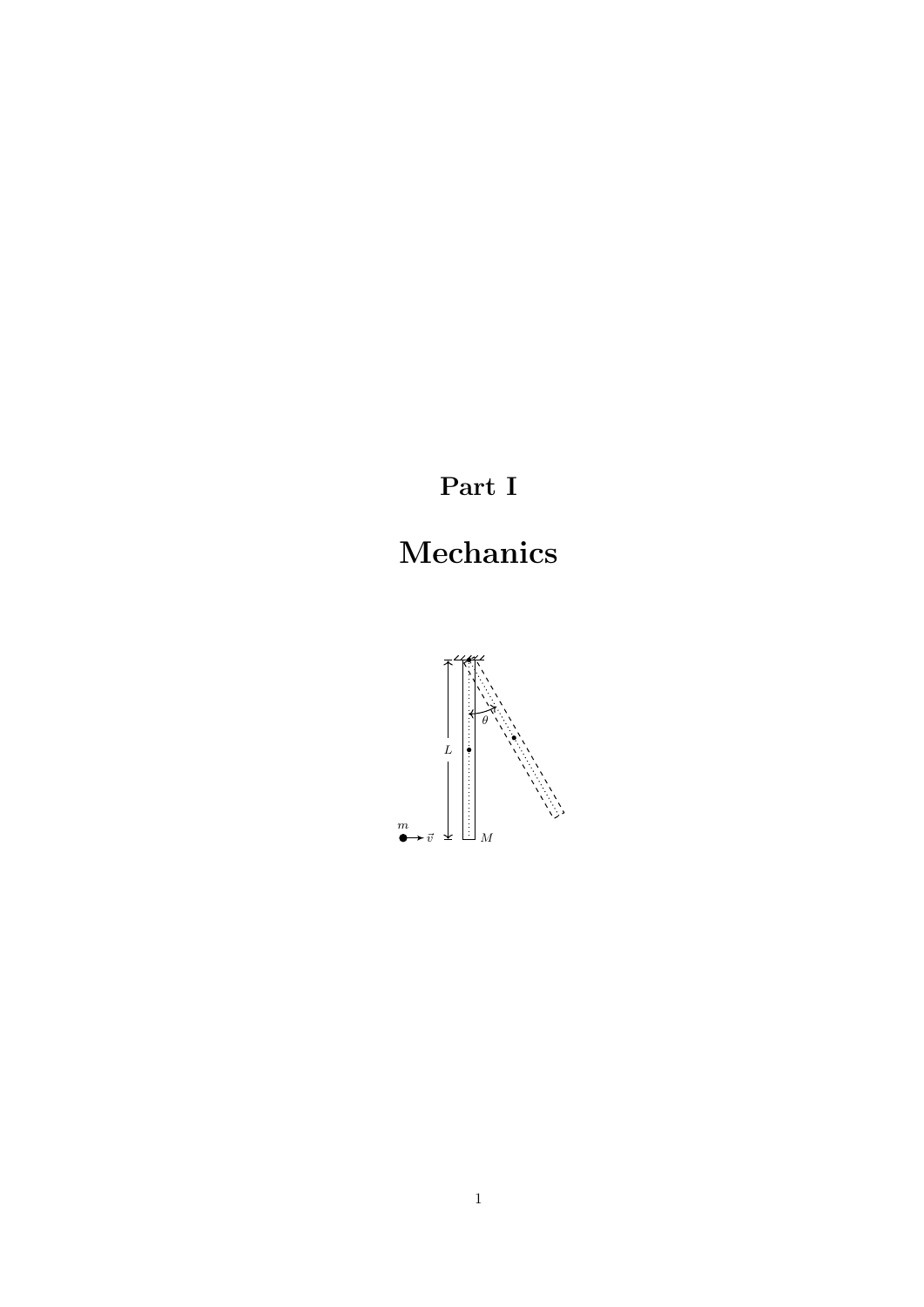#### Friction

#### One Option Correct

Q 1. A block of mass *m* is on an inclined plane of angle  $\theta$ . The coefficient of friction between the block and the plane is  $\mu$  and  $\tan \theta > \mu$ . The block is held stationary by applying a force *P* parallel to the plane. The direction of force pointing up the plane is taken to be positive. As *P* is varied from  $P_1 = mg(\sin \theta - \mu \cos \theta)$  to  $P_2 =$  $mg(\sin \theta + \mu \cos \theta)$ , the frictional force *f versus P* graph will look like (2010)



Sol. The forces acting on the block are its weight *mg*, normal reaction *N*, applied force *P* and frictional force *f*.



Resolve *mg* along and normal to the inclined plane and apply Newton's second law to get

$$
0 = P + f - mg\sin\theta,
$$

which gives

$$
f = -P + mg\sin\theta.
$$
 (1)

This is a straight line with slope  $-1$ . Substitute the values of  $P_1$  and  $P_2$  in equation (1) to get the frictional force at these points i.e.,

$$
f_1 = \mu mg \cos \theta
$$
, and  $f_2 = -\mu mg \cos \theta$ .

We encourage you to show that if  $P < P_1$  then the block starts sliding down and if  $P > P_2$  then block starts moving up. Note that  $P_1 > 0$  because  $\tan \theta > \mu$ . *Ans.* A

Q 2. What is the maximum value of the force *F* such that the block shown in the arrangement does not move? [Take  $q = 10 \text{ m/s}^2$ .] (2003)



(A) 20 N (B) 10 N (C) 12 N (D) 15 N

Sol. The forces acting of the block are applied force *F*, weight *mg*, normal reaction *N*, and the frictional force *f* as shown in the figure.



Resolve *F* in the horizontal and the vertical directions and apply Newton's second law to get

$$
N = F\sin 60^{\circ} + mg,\tag{1}
$$

$$
f = F\cos 60^{\circ}.
$$
 (2)

The force *F* becomes maximum when the friction force *f* attains its maximum value i.e.,

$$
f = \mu N. \tag{3}
$$

Eliminate  $f$  and  $N$  from equations  $(1)$ – $(3)$  to get

$$
F_{\text{max}} = \frac{\mu mg}{\cos 60^\circ - \mu \sin 60^\circ} = 20 \text{ N}.
$$
  
Ans. A  $\Box$ 

Q 3. An insect crawls up a hemispherical surface very slowly (see figure). The coefficient of friction between the surface and the insect is 1*/*3. If the line joining the centre of the hemispherical surface to the insect makes an angle  $\alpha$  with the vertical, the maximum possible value of  $\alpha$  is given by (2001)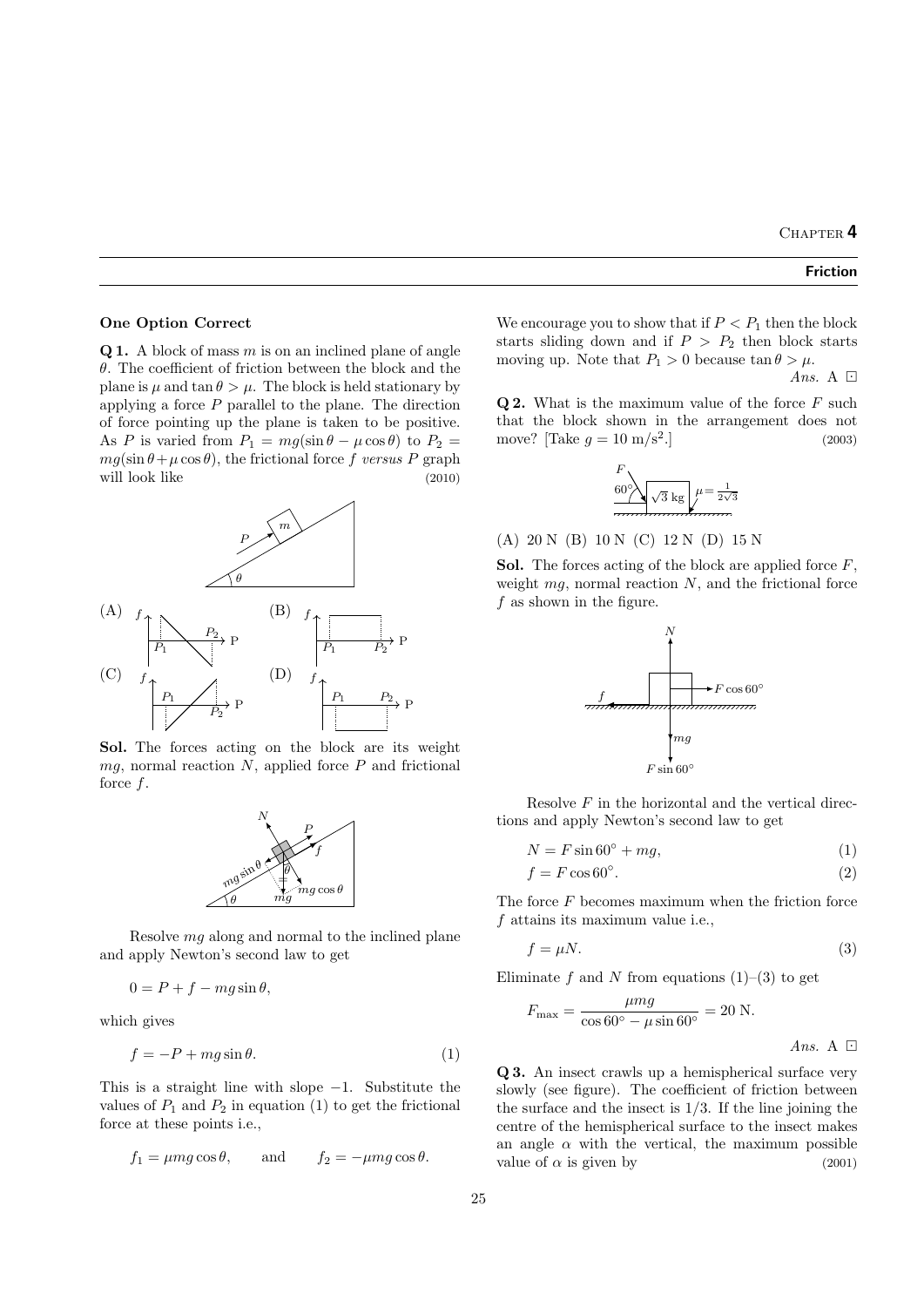

(A) cot  $\alpha = 3$  (B) tan  $\alpha = 3$ (C) sec  $\alpha = 3$  (D) cosec  $\alpha = 3$ 

Sol. The forces on the insect are its weight *mg*, normal reaction *N*, and the frictional force *f*.



Resolve *mg* along and perpendicular to the normal. Apply equilibrium condition to get

$$
f = mg\sin\alpha,\tag{1}
$$

$$
N = mg\cos\alpha.\tag{2}
$$

The angle  $\alpha$  attains its maximum value when the frictional force reaches its maximum limit of  $f_{\text{max}} = \mu N$ . Substitute in equation (1) and then divide by equation (2) to get  $\tan \alpha = \mu = 1/3$ . Thus,  $\cot \alpha = 3$ . Ans. A  $\Box$ 

Q 4. A block of mass 0*.*1 kg is held against a wall by applying a horizontal force of 5 N on the block. If the coefficient of friction between the block and the wall is 0*.*5, the magnitude of the frictional force acting on the  $block$  is (1994)

(A) 2*.*5 N (B) 0*.*98 N (C) 4*.*9 N (D) 0*.*49 N

**Sol.** The forces on the block are applied force  $F = 5$  N, normal reaction *N*, weight *mg* and the frictional force *f*.



In equilibrium,  $N = F = 5 N$  and  $f = mg =$  $0.1 \times 9.8 = 0.98$  N. Note that *f* is less than its maximum possible value of  $f_{\text{max}} = \mu N = 0.5 \times 5 = 2.5$  N.

*Ans.* B

Q 5. If a machine is lubricated with oil, (1980)

- (A) the mechanical advantage of the machine increases.
- (B) the mechanical efficiency of the machine increases.
- (C) both its mechanical advantage and mechanical efficiency increases.
- (D) its efficiency increases, but its mechanical advantage decreases.

26 *Part I. Mechanics*

Sol. Lubrication reduces the non-conservative frictional forces. This increases the efficiency of the machine.

*Ans.* B

Q 6. A block of mass 2 kg rests on a rough inclined plane making an angle of  $30^{\circ}$  with the horizontal. The coefficient of static friction between the block and the plane is 0*.*7. The frictional force on the block is (1980) (A)  $9.8 \text{ N}$  (B)  $0.7 \times 9.8 \times \sqrt{3} \text{ N}$ <br>(C)  $9.8 \times \sqrt{3} \text{ N}$  (D)  $0.7 \times 9.8 \text{ N}$ 

(D)  $0.7 \times 9.8$  N

**Sol.** The forces on the block of mass  $m = 2$  kg are its weight *mg*, normal reaction *N*, and the frictional force *f*.



The net force on the block is zero because it is at rest. Resolve *mg* in the directions parallel and perpendicular to the inclined plane. Apply Newton's second law in these directions to get

$$
N = mg \cos 30^{\circ} = (2)(9.8)(0.866) = 16.97 \text{ N},
$$
  

$$
f = mg \sin 30^{\circ} = (2)(9.8)(0.5) = 9.8 \text{ N}.
$$

Note that *f* is less than  $f_{\text{max}} = \mu N = (0.7)(16.97)$ 11*.*88 N.

Ans. A  $\Box$ 

#### One or More Option(s) Correct

Q 7. A small block of mass 0*.*1 kg lies on a fixed inclined plane PQ which makes an angle  $\theta$  with the horizontal. A horizontal force of 1 N acts on the block through its centre of mass as shown in the figure. The block remains stationary if  $\lceil \text{Take } g = 10 \text{ m/s}^2 \rceil$  (2012)



(A)  $\theta = 45^{\circ}$ 

- (B)  $\theta > 45^{\circ}$  and frictional force acts on the block towards *P*
- (C)  $\theta > 45^{\circ}$  and frictional force acts on the block towards *Q*
- (D)  $\theta$  < 45° and frictional force acts on the block towards *Q*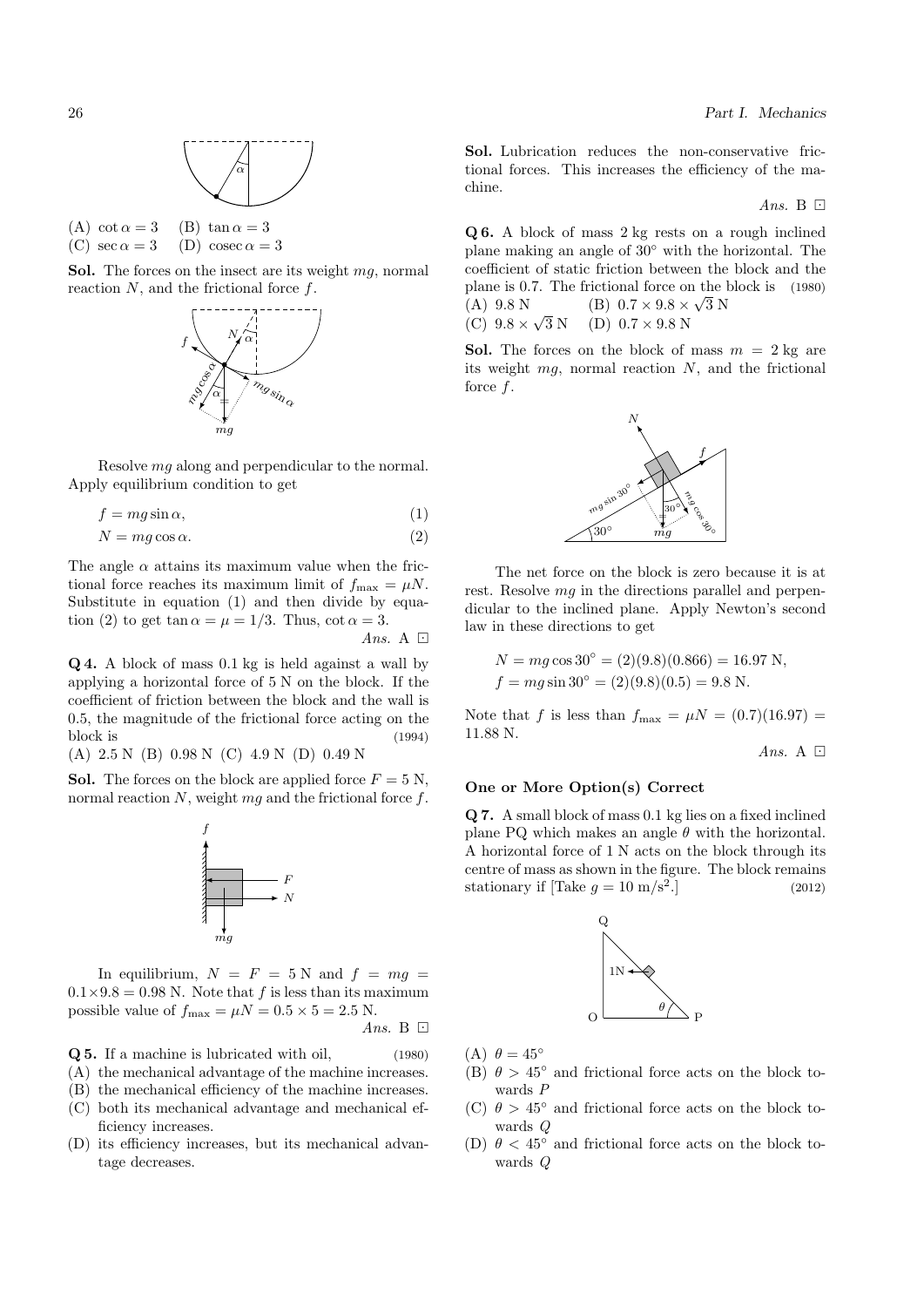**Sol.** The forces acting on the block are  $F = 1$  N towards the left, weight  $mq = 0.1 \times 10 = 1$  N downwards. normal force *N*, and the frictional force *f*. Resolve *F* and *mg* along and perpendicular to the inclined plane.



When  $\theta = 45^{\circ}$ , the net force that brings the block down is

$$
F_{\rm d} = mg \sin \theta - F \cos \theta = \frac{1}{\sqrt{2}} - \frac{1}{\sqrt{2}} = 0.
$$

Thus, the block is stationary if  $\theta = 45^{\circ}$ . When  $\theta > 45^{\circ}$ , the force  $F_d > 0$ , and hence the block has a tendency to move down. Thus, the frictional force *f* acts on the block upwards i.e., towards *Q*.

*Ans.* A, C

#### Assertion Reasoning Type

Q 8. *Statement 1:* It is easier to pull a heavy object than to push it on a level ground.

*Statement 2:* The magnitude of frictional force depends on the nature of the two surfaces in contact.

(2008)

- (A) Statement 1 is true, statement 2 is true; statement 2 is a correct explanation for statement 1.
- (B) Statement 1 is true, statement 2 is true; statement 2 is *not* a correct explanation for statement 1.
- (C) Statement 1 is true, statement 2 is false.
- (D) Statement 1 is false, statement 2 is true.

Sol. Both, statement 1 and statement 2, are true but statement 2 is not a correct explanation of statement 1. The forces acting on the body in pull case are shown in the figure.



In this case, the body will just start moving when the horizontal component of  $F_{\text{pull}}$  is equal to or greater than the maximum value of friction force i.e.,

$$
F_{\text{pull}} \cos \theta = f_{\text{pull}} = \mu N_{\text{pull}}.\tag{1}
$$

Since there is no acceleration in the vertical direction

$$
N_{\text{pull}} = mg - F_{\text{pull}} \sin \theta. \tag{2}
$$

Eliminate  $N_{\text{pull}}$  from equations (1) and (2) to get

$$
F_{\text{pull}} = \frac{\mu mg}{\cos \theta + \mu \sin \theta}.
$$
  
*N<sub>push</sub>*



The forces acting on the body in push case are shown in the figure. In this case,

$$
F_{\text{push}} \cos \theta = f_{\text{push}} = \mu N_{\text{push}},
$$
  

$$
N_{\text{push}} = mg + F_{\text{push}} \sin \theta,
$$
  

$$
F_{\text{push}} = \frac{\mu mg}{\cos \theta - \mu \sin \theta}.
$$

Note that  $F_{\text{pull}} = F_{\text{push}} = \mu mg$  if  $\theta = 0$ .

*Ans.* B

Q 9. *Statement 1:* A cloth covers a table. Some dishes are kept on it. The cloth can be pulled out without dislodging the dishes from the table.

*Statement 2:* For every action there is an equal and opposite reaction. (2007)

- (A) Statement 1 is true, statement 2 is true; statement 2 is a correct explanation for statement 1.
- (B) Statement 1 is true, statement 2 is true; statement 2 is *not* a correct explanation for statement 1.
- (C) Statement 1 is true, statement 2 is false.
- (D) Statement 1 is false, statement 2 is true.

Sol. Both statements are true but statement 2 is not a correct explanation for statement 1. Generally, statement 1 is attributed to Newton's first law but this is not entirely correct. We encourage you to repeat this experiment by pulling the cloth slowly. The outcome of experiment depends on acceleration  $a_{\text{cloth}}$  of the cloth.

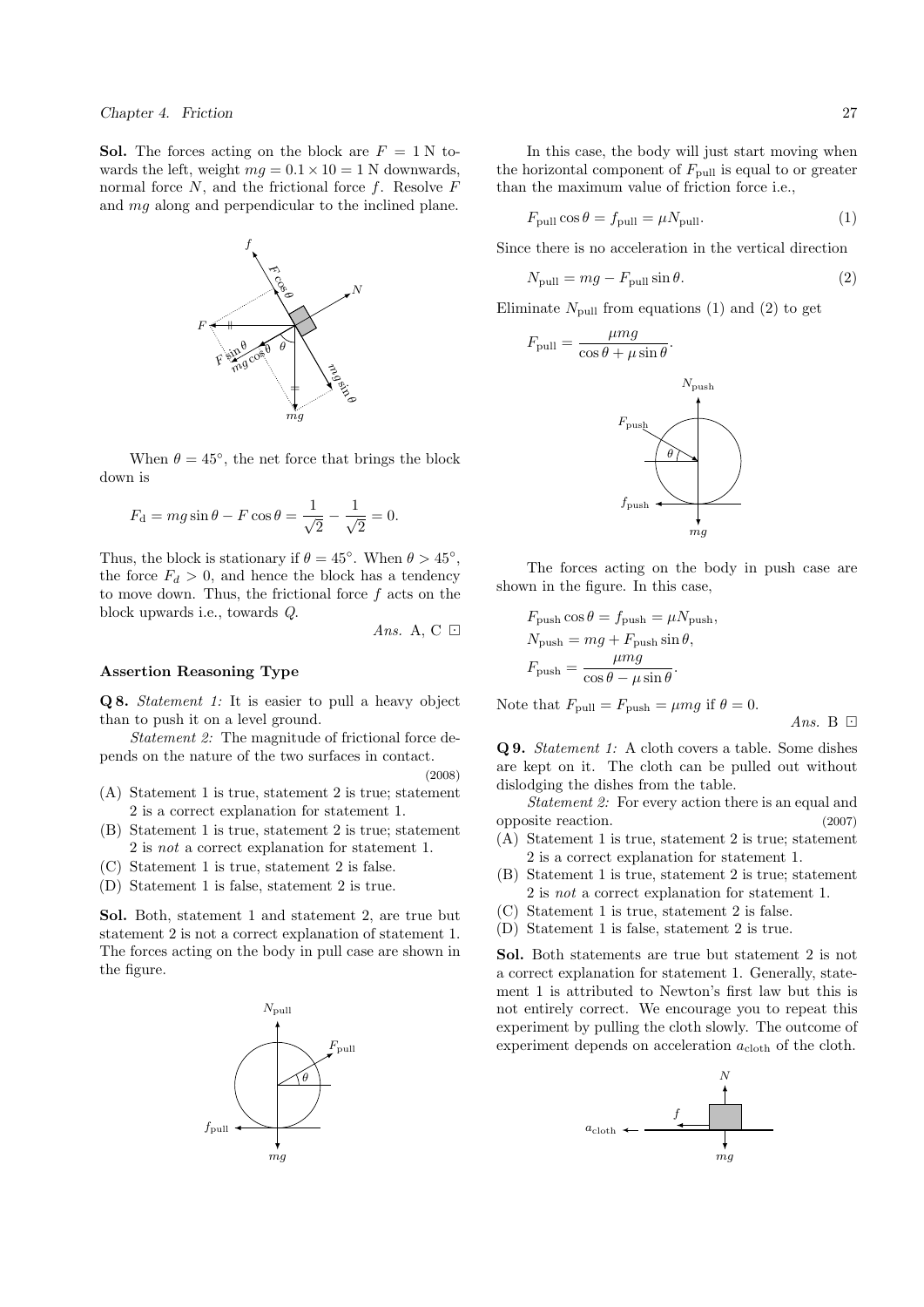The forces acting on the dish are its weight *mg*, normal reaction *N*, and the frictional force *f*. Maximum value of the frictional force is

$$
f_{\max} = \mu N = \mu mg.
$$

By Newton's second law, acceleration of the dish is  $a_{\text{dish}} = f/m$ . If  $a_{\text{cloth}}$  is small then the cloth and the dish move together i.e.,  $a_{\text{dish}} = a_{\text{cloth}}$ . Maximum value of *a*cloth for the cloth and the dish to move together is given by

$$
a_{\text{cloth}} = a_{\text{dish}} = f_{\text{max}}/m = \mu g.
$$

Beyond this limit,  $a_{\text{cloth}} > a_{\text{dish}} = \mu g$  and hence the cloth comes out leaving the dish on table.

*Ans.* B

#### Matrix or Matching Type

**Q 10.** A block of mass  $m_1 = 1$  kg and another block of mass  $m_2 = 2$  kg are placed together on an inclined plane with angle of inclination  $\theta$  (see figure). Various values of  $\theta$  are given in *Column I*. The coefficient of friction between the block  $m_1$  and the plane is always zero. The coefficient of static and dynamic friction between the block  $m_2$  and the plane are equal to  $\mu = 0.3$ . In *Column II* expressions for the friction on block  $m_2$ are given. Match the correct expression of the friction in *Column II* with the angles given in *Column I*. The acceleration due to gravity is denoted by *g*. [Given,  $\tan(5.5^{\circ}) \approx 0.1$ ,  $\tan(11.5^{\circ}) \approx 0.2$ ,  $\tan(16.5^{\circ}) \approx 0.3$ . (2014)

| Column I                   | Column II                      |
|----------------------------|--------------------------------|
| $(P)$ $\theta = 5^{\circ}$ | $(1)$ $m_2 g \sin \theta$      |
| (Q) $\theta = 10^{\circ}$  | (2) $(m_1 + m_2)g \sin \theta$ |
| $(R) \theta = 15^{\circ}$  | (3) $\mu m_2 g \cos \theta$    |
| (S) $\theta = 20^{\circ}$  | (4) $\mu(m_1+m_2)g\cos\theta$  |

**Sol.** The forces on the block of mass  $m_1$  are its weight  $m_1g$ , normal reaction from the inclined plane  $N_1$ , and the reaction from the second block *R*.



Similarly, forces on the block of mass  $m_2$  are  $m_2q$ ,  $N_2$ , *R*, and the frictional force *f*. If  $\theta$  is slowly increased, *f* starts increasing and attains its maximum value  $f = \mu N_2$  at  $\theta = \theta_r$  (angle of repose). The blocks are stationary if  $\theta \leq \theta_r$  otherwise they are moving. Consider the limiting case,  $\theta = \theta_r$ , when the blocks are at rest and

$$
f = \mu N_2. \tag{1}
$$

Apply Newton's second law to *m*1,

$$
R = m_1 g \sin \theta,\tag{2}
$$

$$
N_1 = m_1 g \cos \theta,\tag{3}
$$

and to  $m_2$ ,

$$
f = R + m_2 g \sin \theta,\tag{4}
$$

$$
N_2 = m_2 g \cos \theta. \tag{5}
$$

Eliminate  $R$ ,  $N_2$ , and  $f$  from equations (1)–(5) to get

$$
\theta_r = \tan^{-1} \left( \frac{\mu m_2}{m_1 + m_2} \right) = \tan^{-1} \left( \frac{0.3 \times 2}{1 + 2} \right)
$$

$$
= \tan^{-1} (0.2) = 11.5^\circ.
$$

Thus, for  $\theta = 5^{\circ}$  and  $\theta = 10^{\circ}$ , blocks are at rest with frictional force

$$
f = R + m_2 g \sin \theta = (m_1 + m_2) g \sin \theta.
$$

For  $\theta = 15^{\circ}$  and  $\theta = 20^{\circ}$ , blocks are moving with frictional force

$$
f = \mu N_2 = \mu m_2 g \cos \theta, \qquad \text{(limiting value)}.
$$

*Ans.* P $\mapsto$ 2, Q $\mapsto$ 2, R $\mapsto$ 3, S $\mapsto$ 3  $\Box$ 

### True False Type

Q 11. When a person walks on a rough surface, the frictional force exerted by the surface on the person is opposite to the direction of his motion. (1981)

Sol. To walk in the forward direction, the person pushes his foot backward. Thus, the foot has a tendency to move backward against the rough surface. To oppose this movement, the friction force on the foot acts in the forward direction. Note that the frictional force is the only horizontal force on the person. Thus, a person can accelerate in forward direction only if the frictional force is forward.

Ans.  $F \nightharpoonup$ 

## Fill in the Blank Type

Q 12. A block of mass 1 kg lies on a horizontal surface in a truck. The coefficient of static friction between the block and the surface is 0*.*6. If the acceleration of the truck is  $5 \text{ m/s}^2$ , the frictional force acting on the block is ...... N.  $(1984)$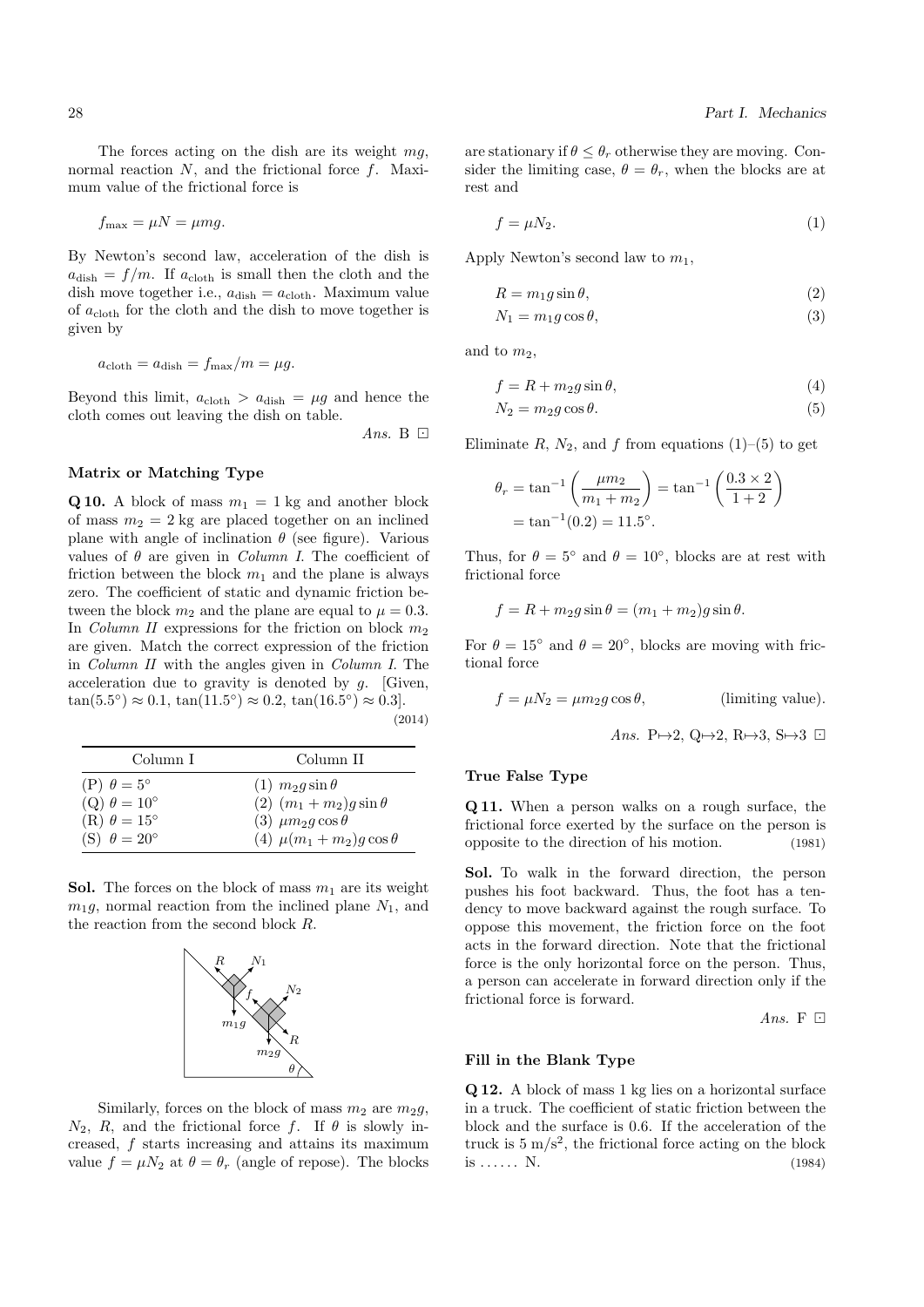*Chapter 4. Friction* 29

Sol. The acceleration of the block is equal to the acceleration of the truck i.e.,  $a = 5 \text{ m/s}^2$ . Only horizontal force acting on the block is frictional force *f*.



Apply Newton's second law to get  $f = ma$  $(1)(5) = 5$  N. Note that the limiting value of frictional force is  $f_{\text{max}} = \mu N = \mu mg = 0.6(1)(9.8) = 5.88 \text{ N}.$ 

*Ans.* 5

#### Integer Type

Q 13. A block is moving on an inclined plane making an angle  $45^{\circ}$  with the horizontal and the coefficient of friction is  $\mu$ . The force required to just push it up the inclined plane is three times the force required to just prevent it from sliding down. If we define  $N = 10\mu$  then *N* is . . . . . . . (2011)

Sol. Suppose block just slides up in *case 1* and just slides down in *case 2*. The forces acting on the block are its weight (*mg*), normal reaction (*R*), applied force  $(F_1 \text{ in } case 1 \text{ and } F_2 \text{ in } case 2)$  and frictional force  $(f_1$ in *case 1* and  $f_2$  in *case 2*), as shown in the figure.



The equilibrium conditions in *case 1* and *case 2* give

$$
R_1 = mg \cos 45^\circ
$$
,  $F_1 = mg \sin 45^\circ + f_1$ ,  
\n $R_2 = mg \cos 45^\circ$ ,  $F_2 = mg \sin 45^\circ - f_2$ .

Using  $F_1 = 3F_2$ ,  $f_1 = \mu R_1$ , and  $f_2 = \mu R_2$ , we get  $\mu = 0.5$ . Thus,  $N = 5$ . *Ans.* 5

## Descriptive

Q 14. A circular disc with a groove along its diameter is placed horizontally. A block of mass 1 kg is placed as shown in the figure. The coefficient of friction between the block and all surfaces of groove in contact is  $\mu =$ 2*/*5. The disc has an acceleration of 25 m*/*s<sup>2</sup>. Find the acceleration of the block with respect to disc. (2006)



Sol. Let us solve the problem in a frame attached to the disc. This frame is accelerating towards the left with an acceleration  $a = 25 \text{ m/s}^2$ . We can apply Newton's second law in this non-inertial frame if we apply a psedoforce *ma* acting towards the right.



The forces acting on the block are pseudo force *ma* towards the right, its weight *mg* into the paper, normal reaction on the bottom surface of the block  $N_1$  coming out of the paper, frictional force  $f_1 = \mu N_1$  corresponding to  $N_1$ , normal reaction on the side surfaces of the block  $N_2$  and frictional force  $f_2 = \mu N_2$  corresponding to  $N_2$  (see figure). The constraint that the block moves in a horizontal plane along the groove gives

$$
N_1 = mg,
$$
  

$$
N_2 = ma\sin\theta.
$$

Apply Newton's second law along the groove to get

$$
ma\cos\theta - f_1 - f_2 = ma_r.
$$

Substitute the values of the parameters to get  $a_r$  =  $10 \text{ m/s}^2$ .

*Ans.*  $10 \text{ m/s}^2 \quad \Box$ 

Q 15. Two blocks *A* and *B* of equal masses are released from an inclined plane of inclination  $45^{\circ}$  at  $t = 0$ . Both the blocks are initially at rest. The coefficient of kinetic friction between the block *A* and the inclined plane is 0.2 while it is 0.3 for the block *B*. Initially the block *A* is  $\sqrt{2}$  m behind the block *B*. When and where their front faces will come in a line. [Take  $g = 10 \text{ m/s}^2$ .] (2004)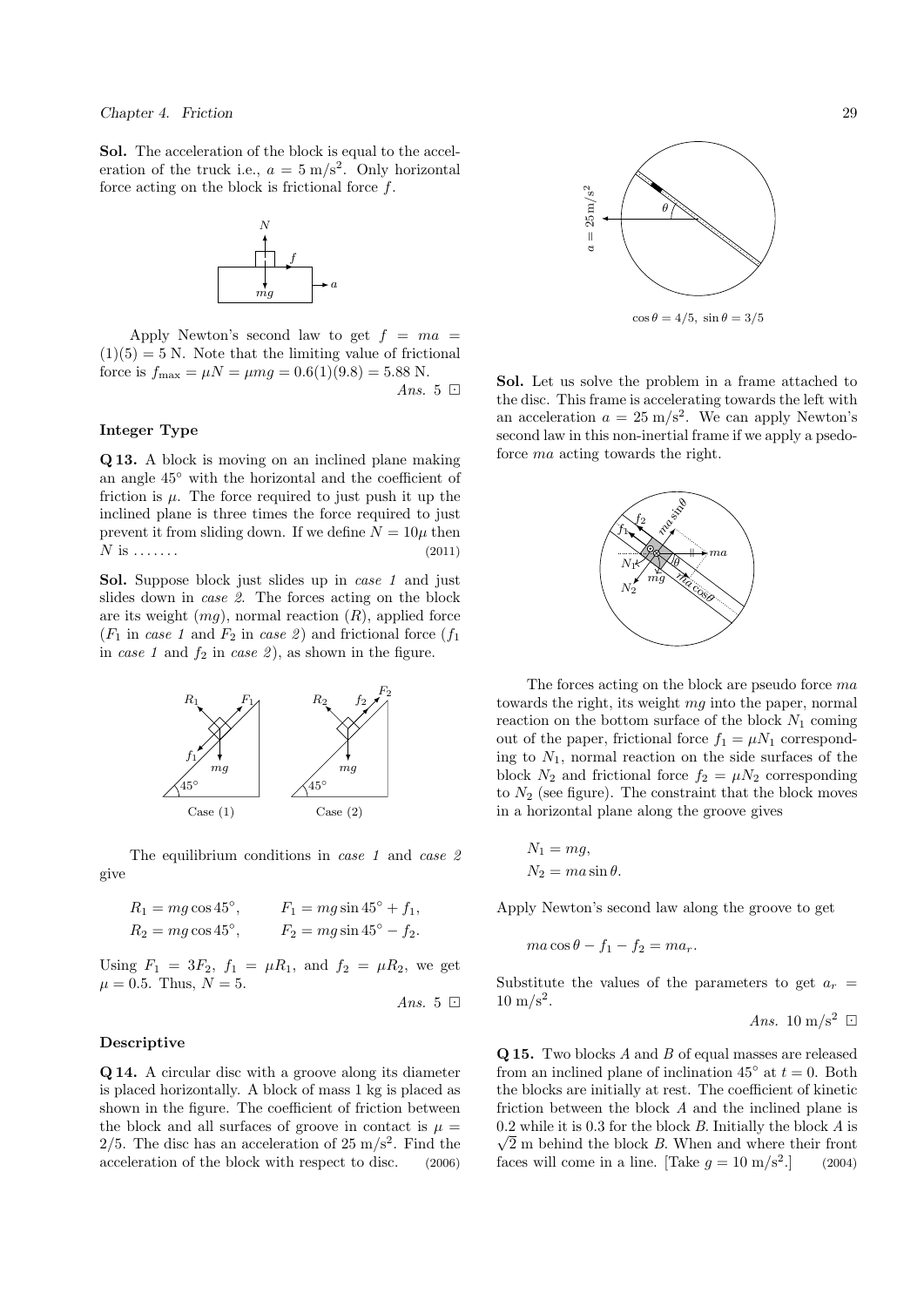30 *Part I. Mechanics*

i (2) A A B B  $45^{\circ}$ 

Sol. The forces acting on the blocks are weight *mg*, normal reaction *N* and the frictional force  $f = \mu N$ .



Newton's second law gives

$$
N = mg \cos \theta,
$$
  
\n
$$
ma = mg \sin \theta - f
$$
  
\n
$$
= mg \sin \theta - \mu N
$$
  
\n
$$
= mg \sin \theta - \mu mg \cos \theta.
$$

Thus, acceleration of the two blocks are

$$
a_A = g \sin \theta - \mu_A g \cos \theta = 8/\sqrt{2},
$$
  

$$
a_B = g \sin \theta - \mu_B g \cos \theta = 7/\sqrt{2},
$$

where  $\mu_A = 0.2$ ,  $\mu_B = 0.3$  and  $\theta = 45^{\circ}$ . Let front faces comes in a line at time *t*. The distances travelled by *A* and *B* in time *t* are

$$
S_A = \frac{1}{2} a_A t^2 = (4/\sqrt{2})t^2,
$$
  
\n
$$
S_B = \frac{1}{2} a_B t^2 = (3.5/\sqrt{2})t^2.
$$

Using  $S_A - S_B = \sqrt{2}$ , we get  $t = 2$  s and  $S_A = 8\sqrt{2}$  m. *Ans.*  $S_A = 8\sqrt{2}$  m, 2 s  $\Box$ 

**Q 16.** In the figure masses  $m_1$ ,  $m_2$  and  $M$  are 20 kg, 5 kg and 50 kg respectively. The coefficient of friction between  $M$  and ground is zero. The coefficient of friction between  $m_1$  and  $M$  and between  $m_2$  and ground is 0*.*3. The pulleys and the strings are massless. The string is perfectly horizontal between  $P_1$  and  $m_1$  and also between  $P_2$  and  $m_2$ . The string is perfectly vertical between  $P_1$  and  $P_2$ . An external horizontal force  $F$ is applied to the mass *M*. [Take  $q = 10 \text{ m/s}^2$ .] (2000)



- (a) Draw a free body diagram of mass *M*, clearly showing all the forces.
- (b) Let the magnitude of the force of friction between  $m_1$  and *M* be  $f_1$  and that between  $m_2$  and ground be  $f_2$ . For a particular force *F* it is found that  $f_1 =$  $2f_2$ . Find  $f_1$  and  $f_2$ . Write equations of motion of all the masses. Find  $F$ , tension in the string and acceleration of the masses.

Sol. Let *T* be the tension in the string, *N* be the reaction force between  $M$  and ground,  $N_1$  be the reaction force between  $m_1$  and  $M$ ,  $f_1$  be the friction force on  $m_1$ , and  $f_2$  be the friction force on  $m_2$ . The free body diagrams of *m*1, *m*2, and *M* are shown in the figure.



Apply Newton's second law on *m*1, *m*2, and *M* in the vertical direction to get

$$
N_1 = m_1 g, \quad N_2 = m_2 g, \quad N = N_1 + Mg.
$$

Limiting (maximum) values of the frictional forces are

$$
f_{1,\text{max}} = \mu N_1 = \mu m_1 g = 0.3 \times 20 \times 10 = 60 \text{ N},
$$
  
\n $f_{2,\text{max}} = \mu N_2 = \mu m_2 g = 0.3 \times 5 \times 10 = 15 \text{ N}.$ 

Let  $a_1$ ,  $a_2$ , and A be the rightward accelerations of  $m_1$ ,  $m_2$ , and  $M$  w.r.t. the ground. As string is inextensible, the accelerations of  $m_1$  and  $m_2$  are equal i.e.,  $a_1 = a_2$ *a*. Apply Newton's second law on *m*1, *m*2, and *M* in the horizontal direction to get

$$
T - f_2 = m_2 a_2 = m_2 a,\t\t(1)
$$

$$
f_1 - T = m_1 a_1 = m_1 a,\t\t(2)
$$

$$
F - f_1 = MA. \tag{3}
$$

The magnitude of *F* decides the values of the frictional forces  $f_1$  and  $f_2$  and the motion of the blocks. There are two possible cases

- (i)  $m_1$  does not slide over *M* (i.e.,  $A = a$ ), and
- (ii)  $m_1$  slides over *M* (i.e.,  $a \neq A$ ) and hence  $f_1 =$  $f_{1,\text{max}}$ .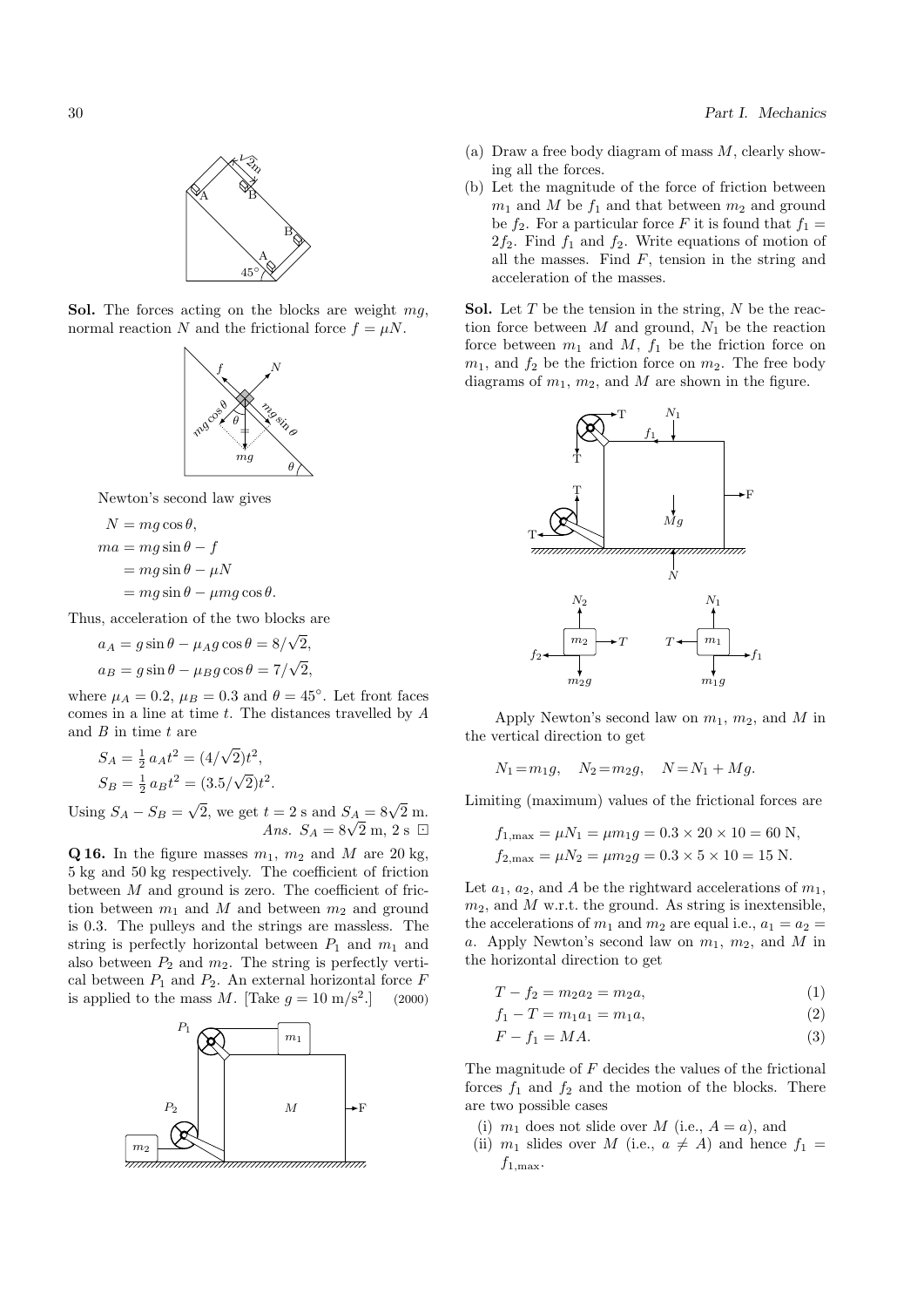#### *Chapter 4. Friction* 31

Consider the horizontal motion of the blocks in case (i). In this case, the external forces on the system of  $m_1$ ,  $m_2$ , and  $M$  are  $F$  and  $f_2$ . The system starts moving only when  $F > f_{2,\text{max}}$ .



The force  $f_2$  adjusts itself such that it is equal to *F* till it reaches the maximum value of  $f_{2,\text{max}}$  i.e.,

$$
f_2 = \begin{cases} F, & \text{if } F \le 15 \text{ N;} \\ 15 \text{ N}, & \text{otherwise.} \end{cases} \tag{4}
$$

Eliminate  $T$  and  $\tilde{A}$  from equations  $(1)$ – $(3)$  to get the frictional force

$$
f_1 = \frac{f_2 M + (m_1 + m_2)F}{m_1 + m_2 + M}.
$$
\n(5)  
\n
$$
f_1(N)
$$
\n(6)  
\n15  
\n150\nF(N)

From equations (4) and (5), the  $f_1$  is equal to  $F$  till  $F \le 15$  N, then it increases linearly with *F* with a slope  $\frac{m_1+m_2}{m_1+m_2+M}$  till it reaches a value of  $f_{1,\text{max}}=60$  N, and then remains constant at its limiting value (see figure). Mathematically,

$$
f_1 = \begin{cases} F, & \text{if } F \le 15 \text{ N}; \\ \frac{15M + (m_1 + m_2)F}{m_1 + m_2 + M}, & \text{if } 15 \text{ N} < F \le 150 \text{ N}; \\ 60 \text{ N}, & \text{otherwise.} \end{cases} \tag{6}
$$

Note that  $f_1 = 60$  N when  $F = 150$  N.



Eliminate *T* from equations (1) and (2) to get the acceleration

$$
a = (f_1 - f_2)/(m_1 + m_2). \tag{7}
$$

Substitute  $f_2$  and  $f_1$  from equations (5) and (6) in equation (7) to get

$$
a = \begin{cases} 0, & \text{if } F < 15 \text{ N}; \\ \frac{F-15}{m_1+m_2+M} = \frac{F-15}{75}, & \text{if } 15 \text{ N} < F \leq 150 \text{ N}; \\ 1.8 & \text{otherwise}. \end{cases}
$$

Beyond  $F = 150$  N, the assumption that  $m_1$  does not slide over *M* is invalid and case (ii) comes into play. In this case, the acceleration *a* remains at its maximum value of  $1.8 \text{ m/s}^2$ . Using equation (3), the acceleration *A* varies with *F* as

$$
A = (F - f_{1,\text{max}})/M = (F - 60)/50.
$$

From equations (5) and (6), the condition  $f_1 = 2f_2$ occurs when  $f_2 = f_{2,\text{max}} = 15 \text{ N}$  and  $f_1 = 2f_{2,\text{max}} =$ 30 N. Substitute the values of  $f_1$  and  $f_2$  to get  $a =$ 0.6 m/s<sup>2</sup>,  $F = 60$  N, and  $T = 18$  N.

*Ans.* (b) 
$$
f_1 = 30 \text{ N}, f_2 = 15 \text{ N}, F = 60 \text{ N}, T = 18 \text{ N}, a = \frac{3}{5} \text{ m/s}^2 \square
$$

Q 17. Block *A* of mass *m* and block *B* of mass 2*m* are placed on a fixed triangular wedge by means of a massless, inextensible string and a frictionless pulley as shown in the figure. The wedge is inclined at  $45^{\circ}$  to the horizontal on both sides. The coefficient of friction between block *A* and the wedge is 2*/*3 and that between block *B* and the wedge is 1*/*3. If the blocks *A* and *B* are released from rest, find,  $(1997)$ 



- (a) the acceleration of *A*.
- (b) tension in the string.
- (c) the magnitude and direction of friction force acting on *A*.

Sol. Let block *B* is accelerating down the plane with an acceleration *a*. The string is inextensible which makes block *A* to move up the plane with the same acceleration *a*. The tension *T* in the string remains same throughout the string as it is massless and the pulley is frictionless. The forces on the two blocks are shown in the figure.



Resolve forces along and normal to the plane. Apply Newton's second law in normal direction to get

$$
N_{\rm A} = mg\cos 45^{\circ} = mg/\sqrt{2},\tag{1}
$$

$$
N_{\rm B} = 2mg\cos 45^\circ = \sqrt{2} mg. \tag{2}
$$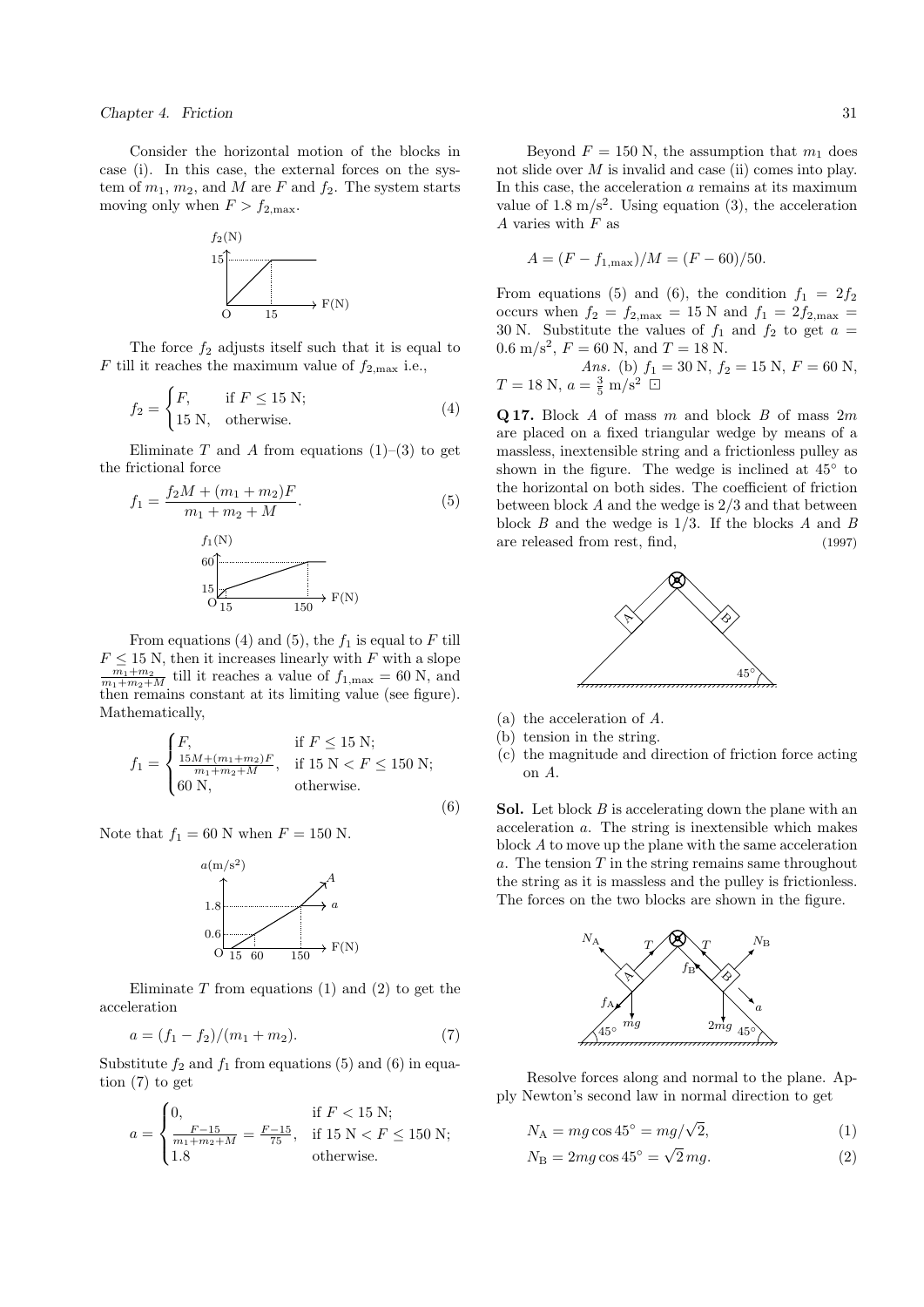Apply Newton's second law along the plane to get

$$
T - mg/\sqrt{2} - f_A = ma,\t\t(3)
$$

$$
\sqrt{2}mg - T - f_{\rm B} = 2ma.\tag{4}
$$

Eliminate  $T$  from equations  $(3)$  and  $(4)$  to get

$$
a = \frac{1}{3m} \left( mg/\sqrt{2} - f_A - f_B \right). \tag{5}
$$

When blocks move relative to the plane then frictional forces attain their maximum values which are given by

$$
f_{\rm A} = f_{\rm A,max} = \mu_{\rm A} N_{\rm A} = (2/3)(mg/\sqrt{2}) = \sqrt{2}mg/3,
$$
  
\n
$$
f_{\rm B} = f_{\rm B,max} = \mu_{\rm B} N_{\rm B} = (1/3)(\sqrt{2}mg) = \sqrt{2}mg/3.
$$

Substitute these values in equation (5) to get  $a =$  $-g/9\sqrt{2}$ . The negative sign shows that our assumption of block *B* moving down the plane (and hence assumed directions of  $f_A$  and  $f_B$ ) was wrong. If we assume block *B* to move up and rewrite equations (3) and (4), we get

$$
a = \frac{1}{3m} \left( -mg/\sqrt{2} - f_{A} - f_{B} \right),
$$

again a negative quantity.

Thus, blocks are neither moving up or down i.e.,  $a = 0$ . Substitute  $a = 0$  in equations (3) and (4) to get

$$
f_{\rm A} = T - mg/\sqrt{2},
$$
  
\n
$$
f_{\rm B} = 2mg/\sqrt{2} - T.
$$

The minimum and the maximum values of  $f_A$  and  $f_B$ are zero and  $\sqrt{2} mg/3$ . The variation of  $f_A$  and  $f_B$  with tension *T* is shown in the figure.



It can be seen that  $f_B$  attains its maximum value earlier than  $f_A$  attains its maximum. Substitute  $f_B =$  $\sqrt{2} mg/3$ , to get  $T = 2\sqrt{2} mg/3$  and  $f_A = \sqrt{2} mg/3$ . *Ans.* (a) 0 (b)  $\frac{2\sqrt{2}}{3}mg$  (c)  $\frac{mg}{3\sqrt{2}}$ , downwards  $\Box$ 

Q 18. A block of mass *m* rests on a horizontal floor with which it has a coefficient of static friction  $\mu$ . It is desired to make the body move by applying the minimum possible force *F*. Find the magnitude of *F* and the direction in which it has to be applied. (1987) **Sol.** Let the force *F* be applied at an angle  $\theta$  to the horizontal plane. The forces acting on the block of mass *m* are its weight *mg*, normal reaction *N*, frictional force *f*, and the applied force *F*.



Resolve  $\vec{F}$  in the horizontal and the vertical directions. The net force in the vertical direction is zero (because there is no acceleration in the vertical direction) i.e.,

$$
N + F\sin\theta = mg.\tag{1}
$$

The block will just start moving when the horizontal component of the applied force is equal to the limiting value of the frictional force i.e.,

$$
F\cos\theta = f_{\text{max}} = \mu N. \tag{2}
$$

Eliminate *N* from equations (1) and (2) and simplify to get

$$
F = \frac{\mu mg}{\cos \theta + \mu \sin \theta}.
$$
\n(3)

The applied force is minimum when  $dF/d\theta = 0$  i.e.,

$$
\frac{\mathrm{d}F}{\mathrm{d}\theta} = -\frac{\mu mg}{(\cos\theta + \mu\sin\theta)^2}(-\sin\theta + \mu\cos\theta) = 0,
$$

which gives  $\theta = \tan^{-1} \mu$ . Substitute  $\theta$  in equation (3) to get

$$
F_{\min} = \frac{\mu mg}{\sqrt{1 + \mu^2}}.
$$

We encourage you to solve this problem if the block rests on an inclined plane.

Ans. 
$$
\frac{\mu mg}{\sqrt{1+\mu^2}}
$$
,  $\tan^{-1}\mu$ 

Q 19. Masses *M*1, *M*<sup>2</sup> and *M*<sup>3</sup> are connected by strings of negligible mass which passes over massless and frictionless pulleys  $P_1$  and  $P_2$  as shown in figure. The masses move such that the portion of the string between  $P_1$  and  $P_2$  is parallel to the inclined plane and the portion of the string between  $P_2$  and  $M_3$  is horizontal. The masses  $M_2$  and  $M_3$  are 4.0 kg each and the coefficient of kinetic friction between the masses and the surface is 0*.*25. The inclined plane makes an angle of  $37^{\circ}$  with the horizontal. If the mass  $M_1$  moves downwards with a uniform velocity, find,  $\text{Take } g = 9.8 \text{ m/s}^2$ ,  $\sin 37^{\circ} \approx 3/5.$  (1981)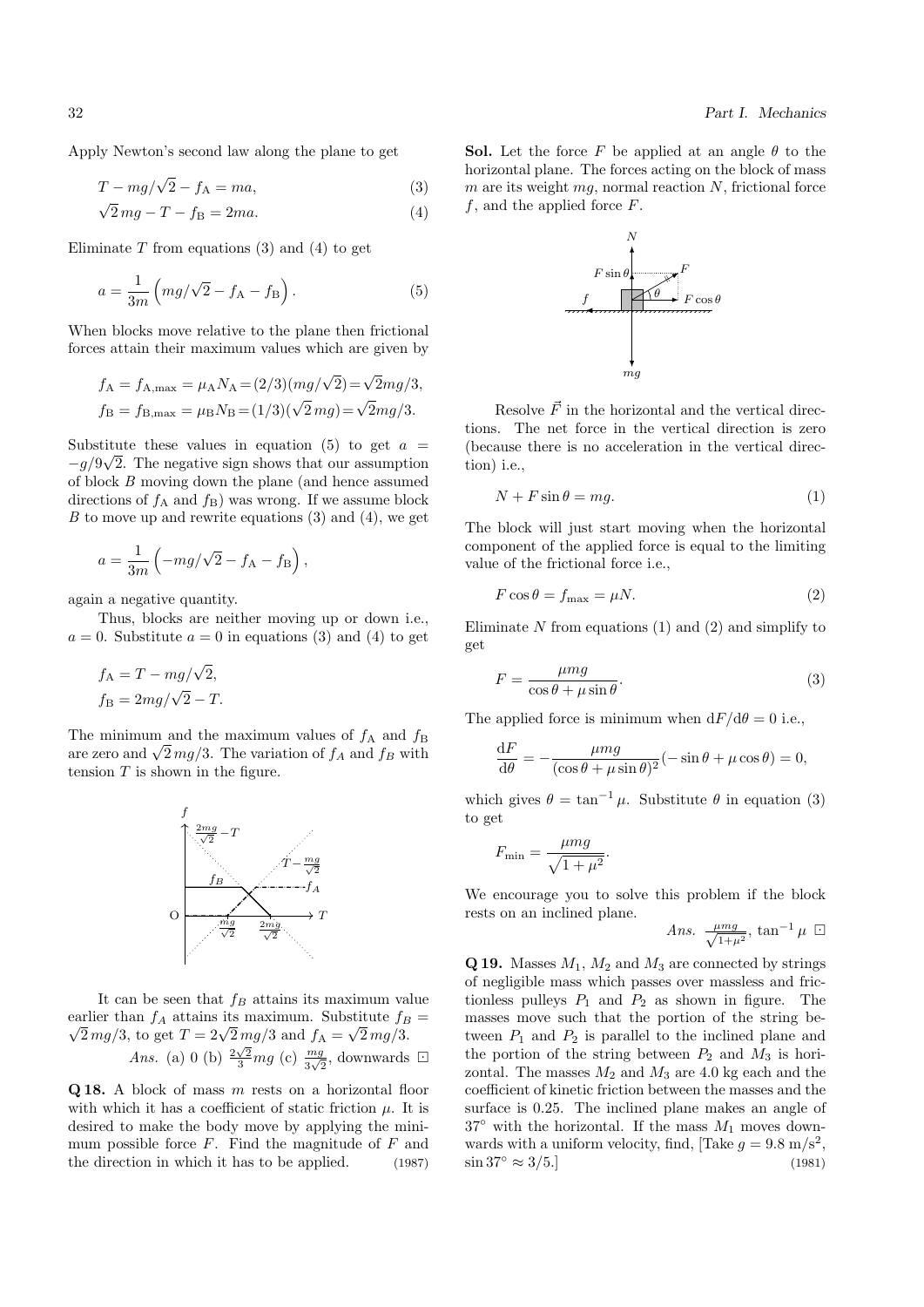

(a) the mass of  $M_1$ .

#### (b) the tension in the horizontal portion of the string.

**Sol.** The masses  $M_1$ ,  $M_2$ , and  $M_3$  are connected by the inextensible strings. Since  $M_1$  moves downwards with a uniform velocity, all the three masses will moves with the same uniform velocity because they are connected by the inextensible strings. Thus, accelerations of  $M_1$ ,  $M_2$ , and  $M_3$  are zero. By Newton's second law, the net force on each mass is zero.

Let  $T_1$  be the tension in the string that connects  $M_1$  and  $M_2$  and  $T_2$  be the tension in the string that connects  $M_2$  and  $M_3$ . The normal reactions on  $M_2$  and  $M_3$  are  $N_2$  and  $N_3$ , and the frictional forces on these blocks are  $f_2$  and  $f_3$ . The free body diagrams of the three masses are shown in the figure.



Resolve *M*2*g* along and normal to the inclined plane. The frictional force on the mass  $M_2$  is  $f_2 = \mu N_2$ and that on the mass  $M_3$  is  $f_3 = \mu N_3$  because these blocks are sliding on the rough surfaces with the coefficient of kinetic friction  $\mu = 0.25$ . Apply Newton's second law on the three blocks to get

$$
T_1 = M_1 g,\tag{1}
$$

$$
N_2 = M_2 g \cos 37^\circ,\tag{2}
$$

$$
T_1 = T_2 + \mu N_2 + M_2 g \sin 37^\circ, \quad (\because f_2 = \mu N_2) \quad (3)
$$

$$
N_3 = M_3 g,\tag{4}
$$

$$
T_2 = \mu N_3. \qquad (\because f_3 = \mu N_3). \tag{5}
$$

Solve equations  $(1)$ – $(5)$  to get

$$
T_2 = \mu M_3 g = (0.25)(4)(9.8) = 9.8 \text{ N},
$$
  
\n
$$
M_1 = \mu M_3 + \mu M_2 \cos 37^\circ + M_2 \sin 37^\circ
$$
  
\n
$$
= (0.25)(4) + (0.25)(4)(4/5) + (4)(3/5)
$$
  
\n
$$
= 21/5 \text{ kg}.
$$

*Ans.* (a) 4*.*2 kg (b) 9*.*8 N

Q 20. Two blocks connected by a massless string slides down an inclined plane having an angle of inclination of 37°. The masses of the two blocks are  $m_1 = 4$  kg and  $m_2 = 2$  kg respectively and the coefficients of friction

of  $m_1$  and  $m_2$  with the inclined plane are 0.75 and 0.25 respectively. Assuming the string to be taut, find (a) the common acceleration of two masses, and (b) the tension in the string. [Take  $\sin 37^\circ = 0.6$ ,  $\cos 37^\circ = 0.8$ ,  $q = 9.8 \text{ m/s}^2.$  (1979)



**Sol.** The forces acting on the block of mass  $m_1 = 4$  kg are its weight  $m_1g$ , normal reaction  $N_1$ , frictional force *f*1, and the string tension *T*. Similarly, forces on the block of mass  $m_2 = 2$  kg are its weight  $m_2g$ , normal reaction  $N_2$ , frictional force  $f_2$ , and the string tension *T*.



Resolve *m*1*g* and *m*2*g* in directions parallel and perpendicular to the incline. Apply Newton's second law on *m*<sup>1</sup> and *m*<sup>2</sup> in a direction perpendicular to the incline to get

$$
N_1 = m_1 g \cos 37^\circ,\tag{1}
$$

$$
N_2 = m_2 g \cos 37^\circ. \tag{2}
$$

The frictional forces on the sliding blocks  $m_1$  and  $m_2$ are equal to their limiting values

$$
f_1 = \mu_1 N_1 = \mu_1 m_1 g \cos 37^\circ, \tag{3}
$$

$$
f_2 = \mu_2 N_2 = \mu_2 m_2 g \cos 37^\circ,
$$
 (4)

where  $\mu_1 = 0.75$  and  $\mu_2 = 0.25$  are the coefficients of friction for *m*<sup>1</sup> and *m*2. Let blocks are accelerating down with an equal acceleration *a* (note that the string remains taut). Apply Newton's second law on  $m_1$  and  $m<sub>2</sub>$  in a direction parallel to the inclined plane to get

$$
m_1 g \sin 37^\circ + T - f_1 = m_1 a,\tag{5}
$$

$$
m_2 g \sin 37^\circ - T - f_2 = m_2 a. \tag{6}
$$

Add equations  $(5)$  and  $(6)$  and substitute  $f_1$  and  $f_2$  from equations (3) and (4) to get

$$
a = g \sin 37^{\circ} - \frac{\mu_1 m_1 + \mu_2 m_2}{m_1 + m_2} g \cos 37^{\circ},
$$
  
= (9.8)(0.6) -  $\frac{(0.75)(4) + (0.25)(2)}{4 + 2}$ (9.8)(0.8)  
= 1.3 m/s<sup>2</sup>.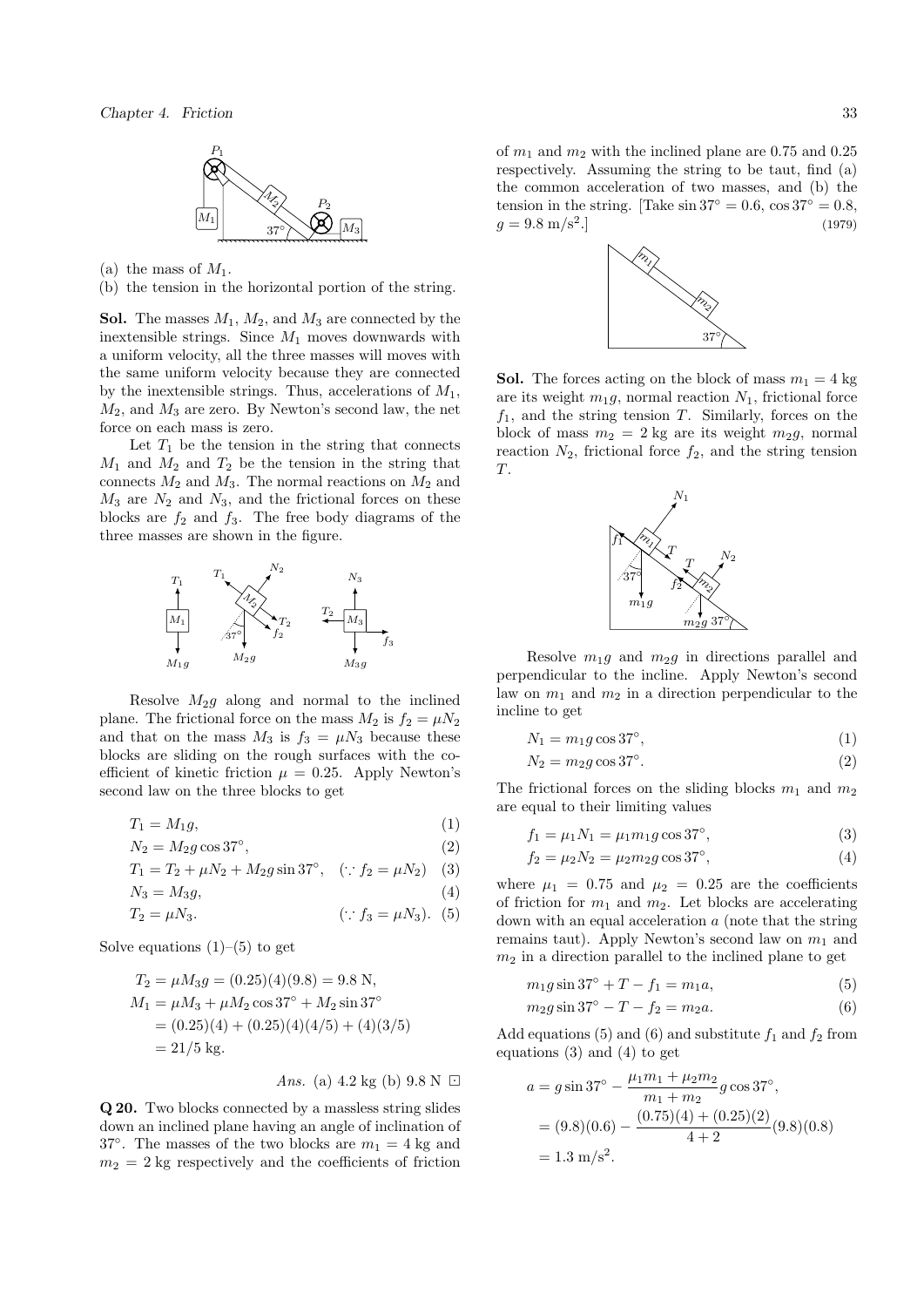Now, multiply equation (5) by  $m_2$  and equation (6) by  $m_1$  and then subtract to get,

$$
T = \frac{(\mu_1 - \mu_2)m_1m_2}{m_1 + m_2} g \cos 37^\circ,
$$
  
= 
$$
\frac{(0.75 - 0.25)(4)(2)}{4 + 2} (9.8)(0.8) = 5.2 \text{ N}.
$$
  
Ans. (a) 1.3 m/s<sup>2</sup> (b) 5.2 N

Q 21. In the figure, the blocks *A*, *B* and *C* have masses 3 kg, 4 kg and 8 kg respectively. The coefficient of sliding friction between any two surfaces is 0*.*25. *A* is held at rest by a massless rigid rod fixed to the wall, while *B* and *C* are connected by a light flexible cord passing around a fixed frictionless pulley. Find the force *F* necessary to drag *C* along the horizontal surface to the left at a constant speed. Assume that the arrangement shown in the figure *i.e.*, *B* on *C* and *A* on *B*, is maintained throughout. [Take  $g = 10 \text{ m/s}^2$ .] (1978)



**Sol.** The masses of the blocks are  $m_A = 3$  kg,  $m_B =$ 4 kg, and  $m_C = 8$  kg. The coefficient of sliding friction between any two surfaces is  $\mu = 0.25$ .

Let the frictional force between the block *A* and the block  $B$  be  $f_1$ , between the block  $B$  and the block *C* be *f*2, and between the block *C* and the ground be *f*3. The applied force *F* slides the block *C* along the horizontal surface to the left at a constant speed. The frictional force  $f_3$  on the block  $C$  resists this movement by acting in the rightward direction. Since the string is inextensible and the pulley is fixed, the block *B* starts moving towards the right with a speed equal to that of *C*. The frictional force  $f_2$  on *B* resists this motion by acting in the leftward direction. The frictional force  $f_2$ on the block *C* acts in the rightward direction (Newton's third law). The block *A* is fixed and the block *B* moves towards the right relative to the block *A*. The frictional force  $f_1$  on the block  $B$  acts in the leftward direction to oppose this motion. The force  $f_1$  on the block *A* acts in the rightward direction.



The free body diagrams of the blocks *A*, *B*, and *C* are shown in the figure. The forces on the block *A* are its weight  $m_A g$ , normal reaction  $N_A$ , frictional force  $f_1$ , and reaction from the rod  $R_A$ . The forces on the block *B* are  $m_B g$ , normal reaction  $N_B$  on the lower surface, normal reaction  $N_A$  on the upper surface, tension *T* from the string, frictional force  $f_1$  on the upper surface and frictional force  $f_2$  on the lower surface. The forces on the block *C* are  $m_C g$ , normal reaction  $N_C$ on the lower surface, normal reaction  $N_B$  on the upper surface, tension  $T$  from the string, frictional force  $f_2$  on the upper surface and frictional force  $f_3$  on the lower surface. Newton's second law on the block *A*, *B*, and *C* gives

$$
N_A = m_A g,\tag{1}
$$

$$
N_B = N_A + m_B g
$$
  
=  $(m_A + m_B)g$ , (using (1)) (2)

$$
N_C = N_B + m_C g
$$

$$
= (m_A + m_B + m_C)g.
$$
 (using (2)) (3)

The frictional forces in the sliding motion are equal to their limiting values i.e.,

$$
f_1 = \mu N_A
$$
  
=  $\mu m_A g$ , (using (1)) (4)  

$$
f_2 = \mu N_B
$$

$$
= \mu(m_A + m_B)g,
$$
 (using (2)) (5)  

$$
f_3 = \mu N_C
$$

$$
= \mu(m_A + m_B + m_C)g. \qquad \text{(using (3))} \qquad (6)
$$

Apply Netwton's second law on the block *B* and the block *C* to get the force *F* required to drag the block *C* at *constant speed*,

$$
T = f_1 + f_2 = \mu m_A g + \mu (m_A + m_B) g = 25 \text{ N}.
$$
  

$$
F = T + f_2 + f_3 = \mu (4m_A + 3m_B + m_C) g = 80 \text{ N}.
$$
  
Ans. 80 N F

Q 22. A block of mass 2 kg slides on an inclined plane which makes an angle of  $30^{\circ}$  with the horizontal. The coefficient of friction between the block and the surface is  $\sqrt{3}/\sqrt{2}$ . What force along the plane should be applied to the block so that it moves (a) down, and (b) up, without any acceleration? [Take  $g = 10 \text{ m/s}^2$ .] (1978)

Sol. Let *F* be the force required to move the block downwards with a constant velocity. The forces on the block are its weight *mg*, normal reaction *N*, and frictional force *f*. The frictional force in the sliding motion is equal to its limiting value  $f = f_{\text{max}} = \mu N$ .